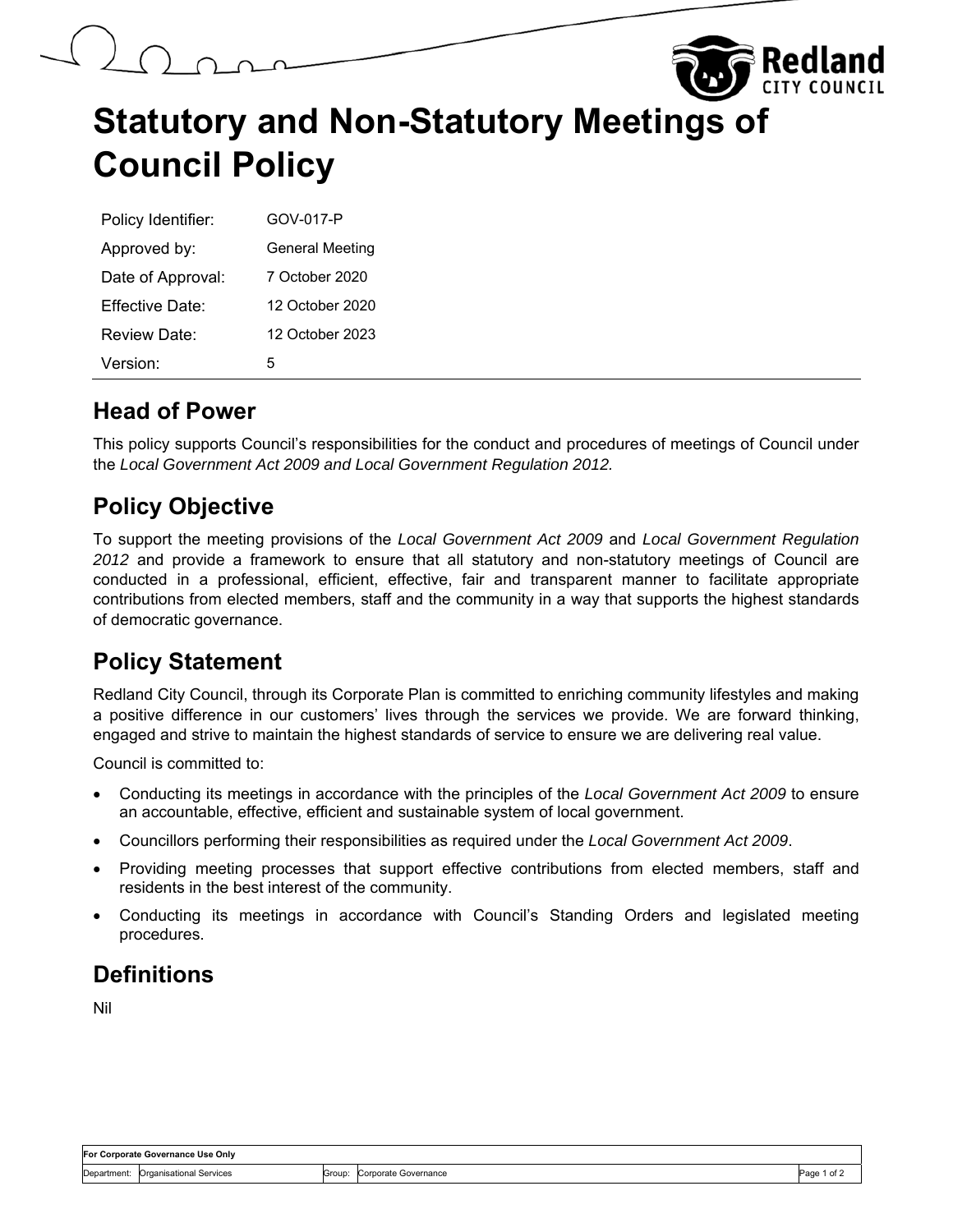## **Statutory and Non-Statutory Meetings of Council Policy**

Redland

## **Associated Documents**

Council [Meeting Standing](#page-2-0) Orders

GOV-017-002-G Councillor Briefing Sessions and Workshops Guideline *Local Government Act 2009 Local Government Regulation 2012*

## **Document Control**

Only Council can approve amendments to this document by resolution of a Council Meeting, with the exception of administrative amendments which can be approved by the relevant ELT member. Refer to *Policy Instrument Development Manual* for an explanation on administrative amendments (A4063988).

Any requests to change the content of this document must be forwarded to relevant Service Manager(s).

Approved documents must be submitted to the Corporate Meetings and Registers Team for registration.

## **Version Information**

| Version<br>number | <b>Date</b>   | <b>Key Changes</b>                                                                                                                                                                                                                                                                                                                                                                                                                                                                                                                                                                                                                                                                  |
|-------------------|---------------|-------------------------------------------------------------------------------------------------------------------------------------------------------------------------------------------------------------------------------------------------------------------------------------------------------------------------------------------------------------------------------------------------------------------------------------------------------------------------------------------------------------------------------------------------------------------------------------------------------------------------------------------------------------------------------------|
|                   | May 2013      | New Policy<br>$\bullet$                                                                                                                                                                                                                                                                                                                                                                                                                                                                                                                                                                                                                                                             |
| $\overline{2}$    | June 2015     | Review of policy to remove duplication, unnecessary provisions and all<br>٠<br>statutory references that are already covered in the Local Government Act<br>2009 and the Local Government Regulation 2012.<br>Changes to:<br>٠<br>Agenda approval and timings; removal of items from the agenda;<br>amendment of motions; right of reply for mover of amended motion;<br>recording of votes; simplification of procedural motions to adjourn debate;<br>put motions; motion that a report be tabled; motion to suspend rules;<br>mayoral minutes; disorder; attendance of Councillors at meetings; public<br>participation; public behaviour; urgent business; and the recording of |
| 3                 | May 2019      | meetings.<br>New meeting standing orders pages 2 to 33.<br>٠                                                                                                                                                                                                                                                                                                                                                                                                                                                                                                                                                                                                                        |
| 4                 | November 2019 | Renamed Policy from 'Council Meeting Standing Orders' to 'Statutory<br>$\bullet$<br>Meetings of Council'<br>Changed Heading from 'Council Meeting Standing Orders' to 'Statutory<br>Meetings of Council'.<br>Included 'Standing Orders' as an Appendix to this policy.<br>$\bullet$<br>Administrative changes resulting from policy framework review.<br>٠                                                                                                                                                                                                                                                                                                                          |
| 5                 | October 2020  | Change of title to include non-statutory meetings<br>$\bullet$<br>New associated Guideline                                                                                                                                                                                                                                                                                                                                                                                                                                                                                                                                                                                          |

| For Corporate Governance Use Only |                                     |  |                             |             |
|-----------------------------------|-------------------------------------|--|-----------------------------|-------------|
|                                   | Department: Organisational Services |  | Group: Corporate Governance | Page 2 of 2 |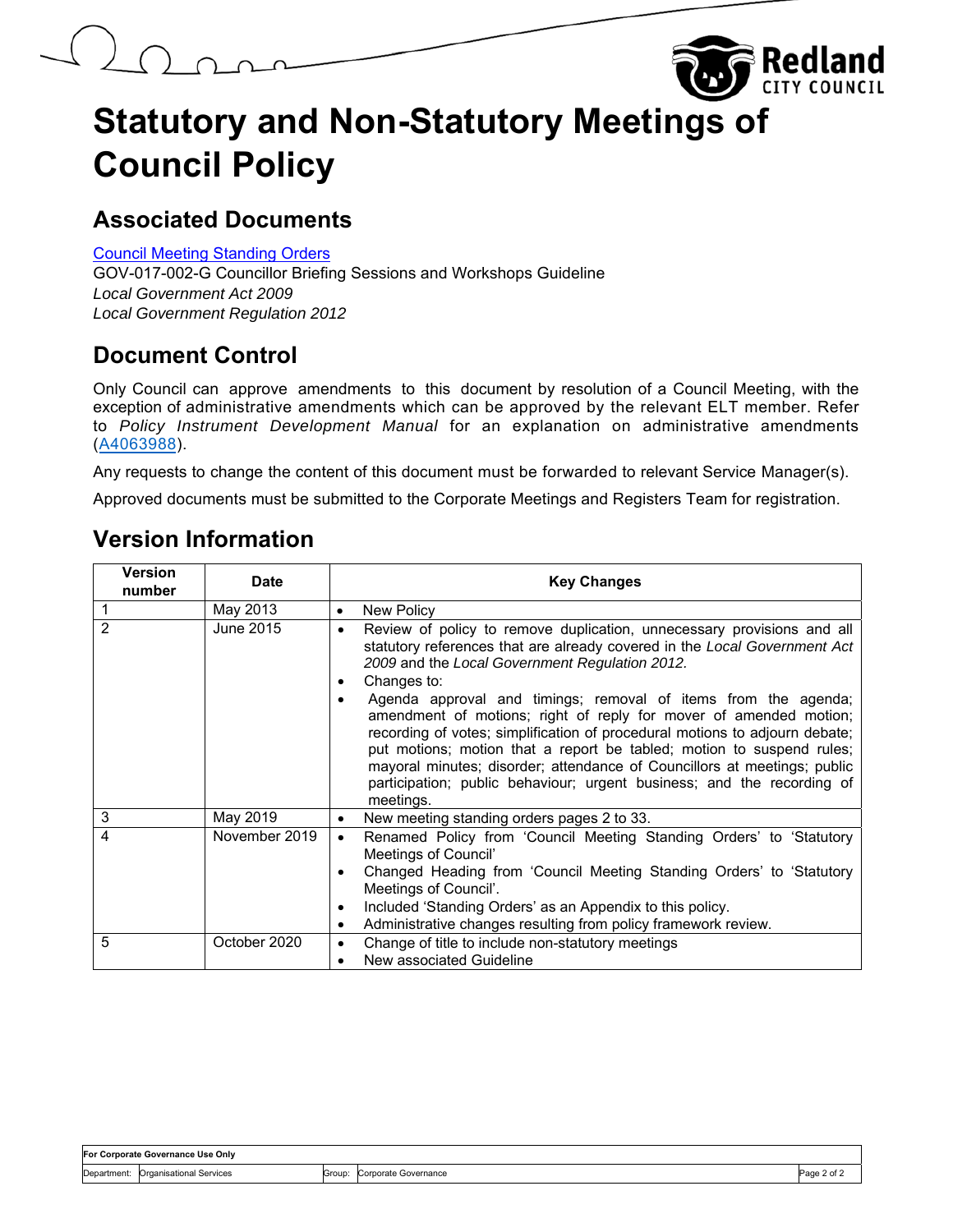<span id="page-2-0"></span>



| Supporting Document Identifier: | GOV-017-SD                                     |
|---------------------------------|------------------------------------------------|
| Approved by:                    | <b>General Manager Organisational Services</b> |
| Date of Approval:               | 28 October 2020                                |
| Effective Date:                 | 28 October 2020                                |
| Review Date:                    | 12 October 2023                                |
| Version:                        | 4                                              |

## **Contents**

| 1                |  |
|------------------|--|
| 1.1              |  |
| 1.2              |  |
| 1.3              |  |
| $\overline{2}$   |  |
| 2.1              |  |
| 2.2              |  |
| 2.3              |  |
| 2.4              |  |
| 2.5              |  |
| $\overline{3}$   |  |
| 3.1              |  |
|                  |  |
| 3.2              |  |
| 3.3              |  |
| 3.4              |  |
| 3.5              |  |
| $\boldsymbol{4}$ |  |
| 4.1              |  |
| 5                |  |
| 5.1              |  |

| IFor Corporate Governance Use Only |                         |       |                      |                   |
|------------------------------------|-------------------------|-------|----------------------|-------------------|
| Department:                        | Organisational Services | Group | Corporate Governance | 1 of $34$<br>Page |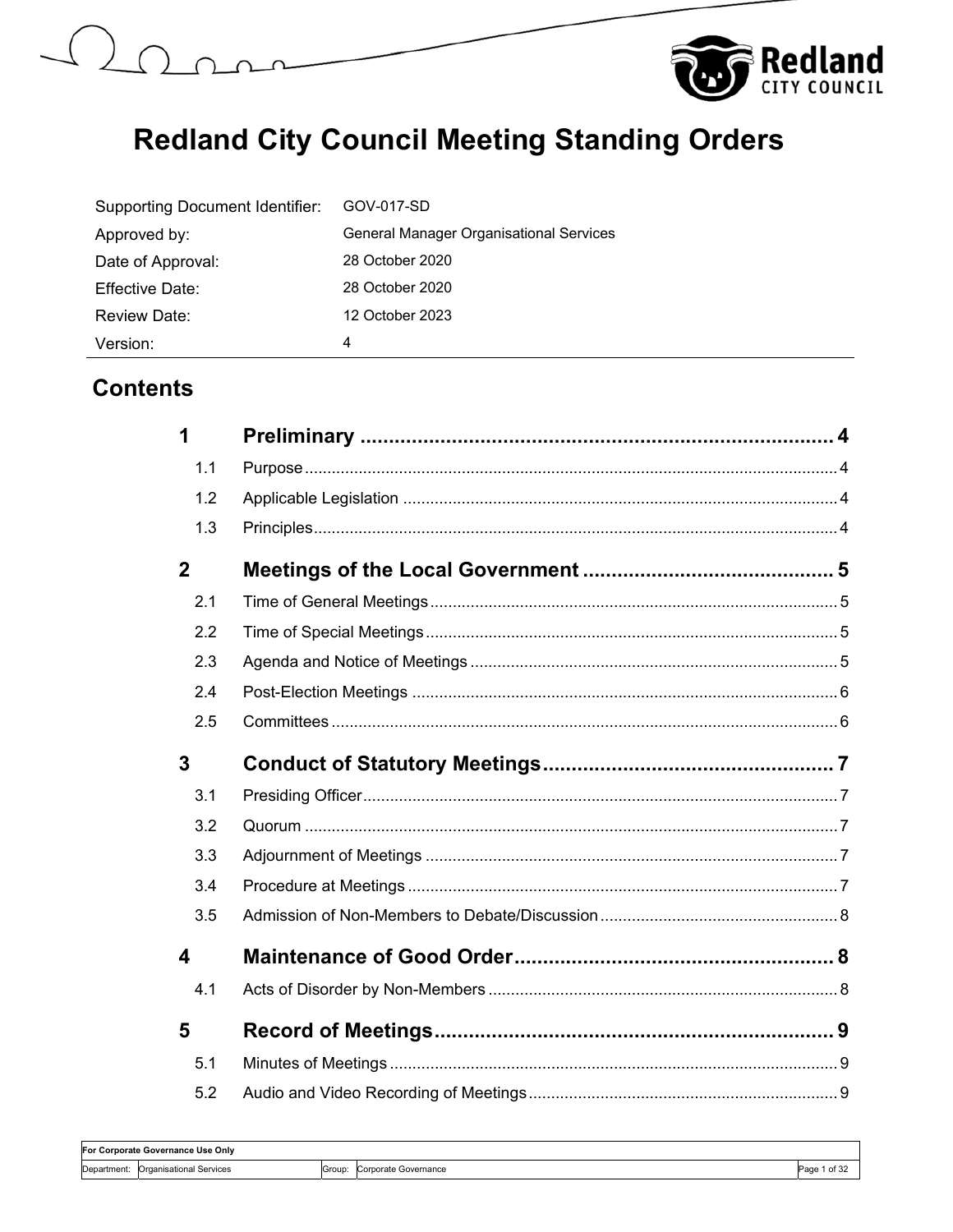# $( )$



|            | 6                                | <b>Standing Orders and Procedures for Statutory Meetings 10</b> |              |
|------------|----------------------------------|-----------------------------------------------------------------|--------------|
|            | 6.1                              |                                                                 |              |
|            | 6.2                              |                                                                 |              |
|            | 6.3                              |                                                                 |              |
|            | 6.4                              |                                                                 |              |
|            | 6.5                              |                                                                 |              |
|            | 6.6                              |                                                                 |              |
|            | 6.7                              |                                                                 |              |
|            | 6.8                              | Matters Outstanding from Previous Council Meeting Minutes  12   |              |
|            | 6.9                              |                                                                 |              |
|            | 6.10                             |                                                                 |              |
|            | 6.11                             |                                                                 |              |
|            | 6.12                             |                                                                 |              |
|            | 6.13                             |                                                                 |              |
|            | 6.14                             |                                                                 |              |
|            | 6.15                             |                                                                 |              |
|            | 6.16                             |                                                                 |              |
|            | 6.17                             |                                                                 |              |
|            | 6.18                             |                                                                 |              |
|            | 6.19                             |                                                                 |              |
|            | 7                                |                                                                 |              |
|            | 7.1                              |                                                                 |              |
|            | 7.2                              |                                                                 |              |
|            | 7.3                              |                                                                 |              |
|            | 7.4                              |                                                                 |              |
|            | 7.5                              |                                                                 |              |
|            | 7.6                              |                                                                 |              |
|            | 7.7                              |                                                                 |              |
|            | 8                                |                                                                 |              |
|            | 8.1                              |                                                                 |              |
|            | 8.2                              |                                                                 |              |
| epartment: | or Corporate Governance Use Only |                                                                 |              |
|            | <b>Organisational Services</b>   | Group: Corporate Governance                                     | Page 2 of 32 |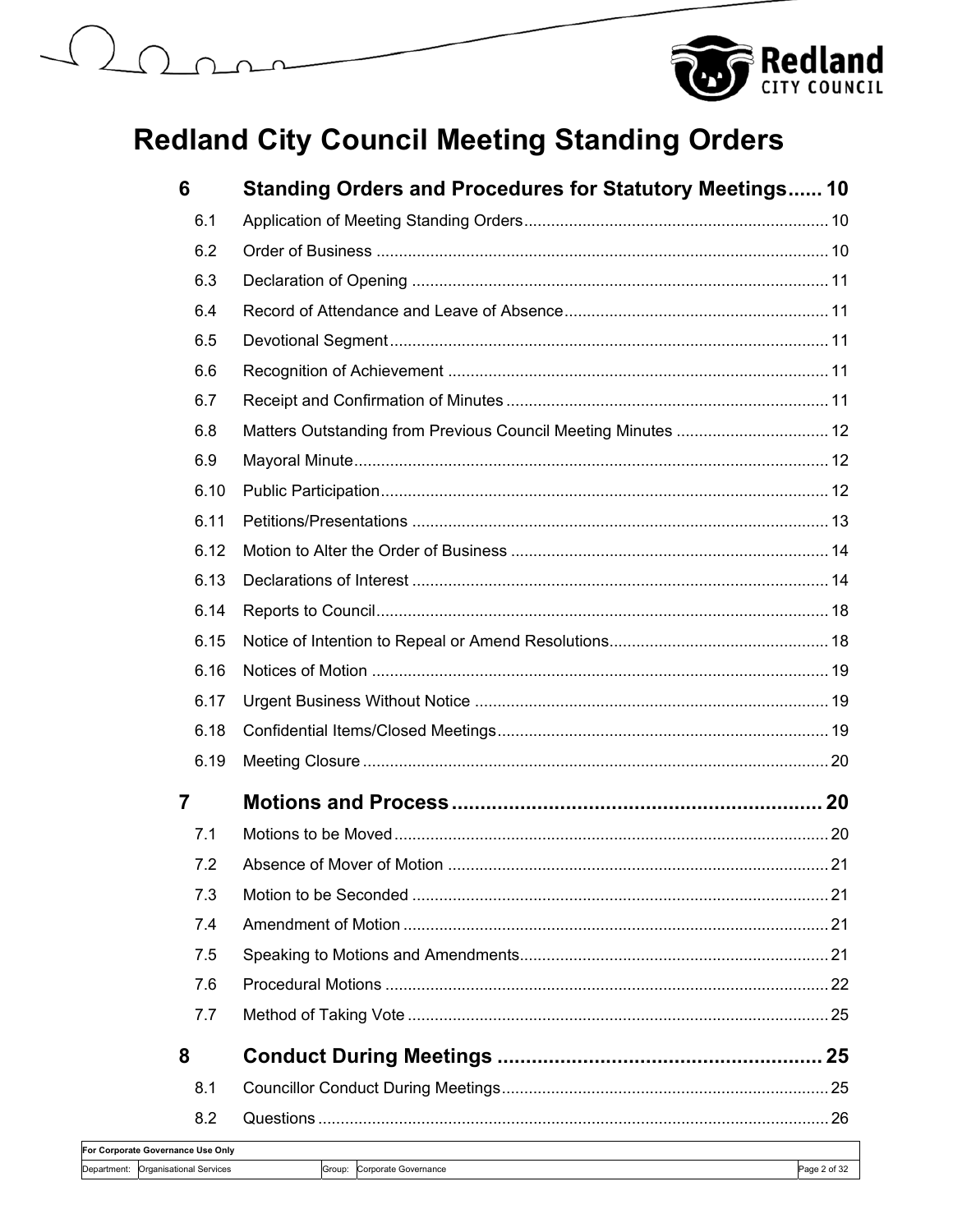



| 8.3 |                                                         |  |
|-----|---------------------------------------------------------|--|
| 8.4 |                                                         |  |
| 8.5 |                                                         |  |
|     |                                                         |  |
|     | Appendix 2: Referred Suspected Inappropriate Conduct 30 |  |
|     |                                                         |  |

| lFor Corporate Governance Use Onlv |                         |        |                      |              |
|------------------------------------|-------------------------|--------|----------------------|--------------|
| Department:                        | Organisational Services | Group: | Corporate Governance | Page 3 of 32 |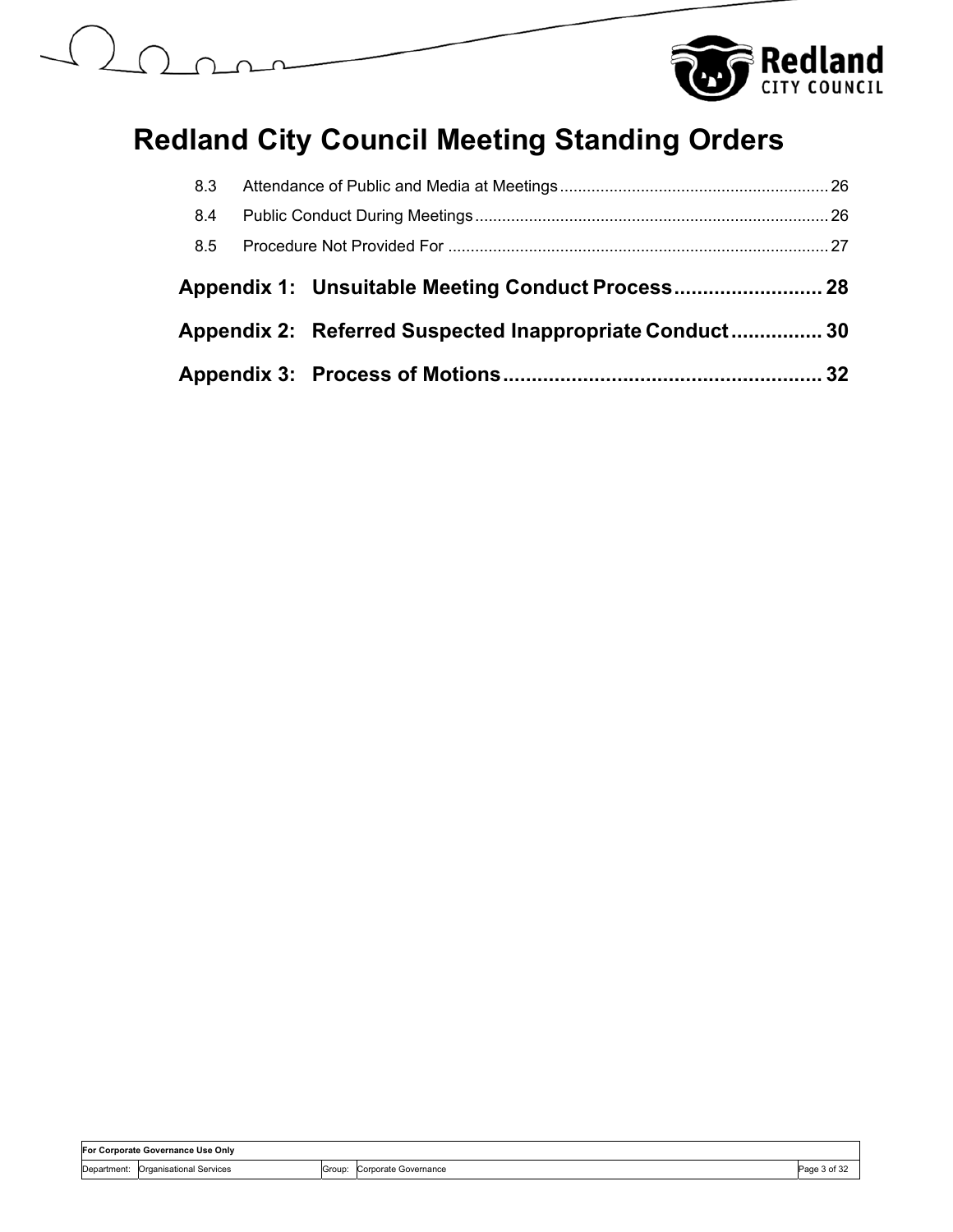

## **1 Preliminary**

### **1.1 Purpose**

- 1.1.1 These meeting standing orders provide a framework to ensure that all statutory meetings of the local government (including special meetings and the post-election meeting) are conducted in an efficient, effective, fair and transparent manner to facilitate appropriate contributions from elected members, staff and the community in a way that supports the highest standards of democratic governance.
- 1.1.2 This document should be read in conjunction with its appendices which specify particular requirements for a local government meeting.

## **1.2 Applicable Legislation**

- 1.2.1 The State Government administers the following legislation to provide for the good governance of all Queensland local governments. It ensures local governments are accountable, effective, efficient and sustainable:
	- (a) *Queensland Local Government Act 2009*;
	- (b) *Queensland Local Government Regulation 2012*;
	- (c) *Queensland Public Sector Ethics Act 1994*;
	- (d) *Queensland Local Government Electoral Act 2011.*

#### **1.3 Principles**

- 1.3.1 The *Local Government Act 2009* creates clear obligations for Councillors in carrying out their responsibilities. Section 4(2) of the *Local Government Act 2009* provides five (5) core principles:
	- (a) transparent and effective processes and decision making in the public interest;
	- (b) sustainable development and management of assets and infrastructure and delivery of effective services;
	- (c) democratic representation, social inclusion and meaningful community engagement;
	- (d) good governance of, and by, local government;
	- (e) ethical and legal behaviour of Councillors, local government employees and councillor advisors.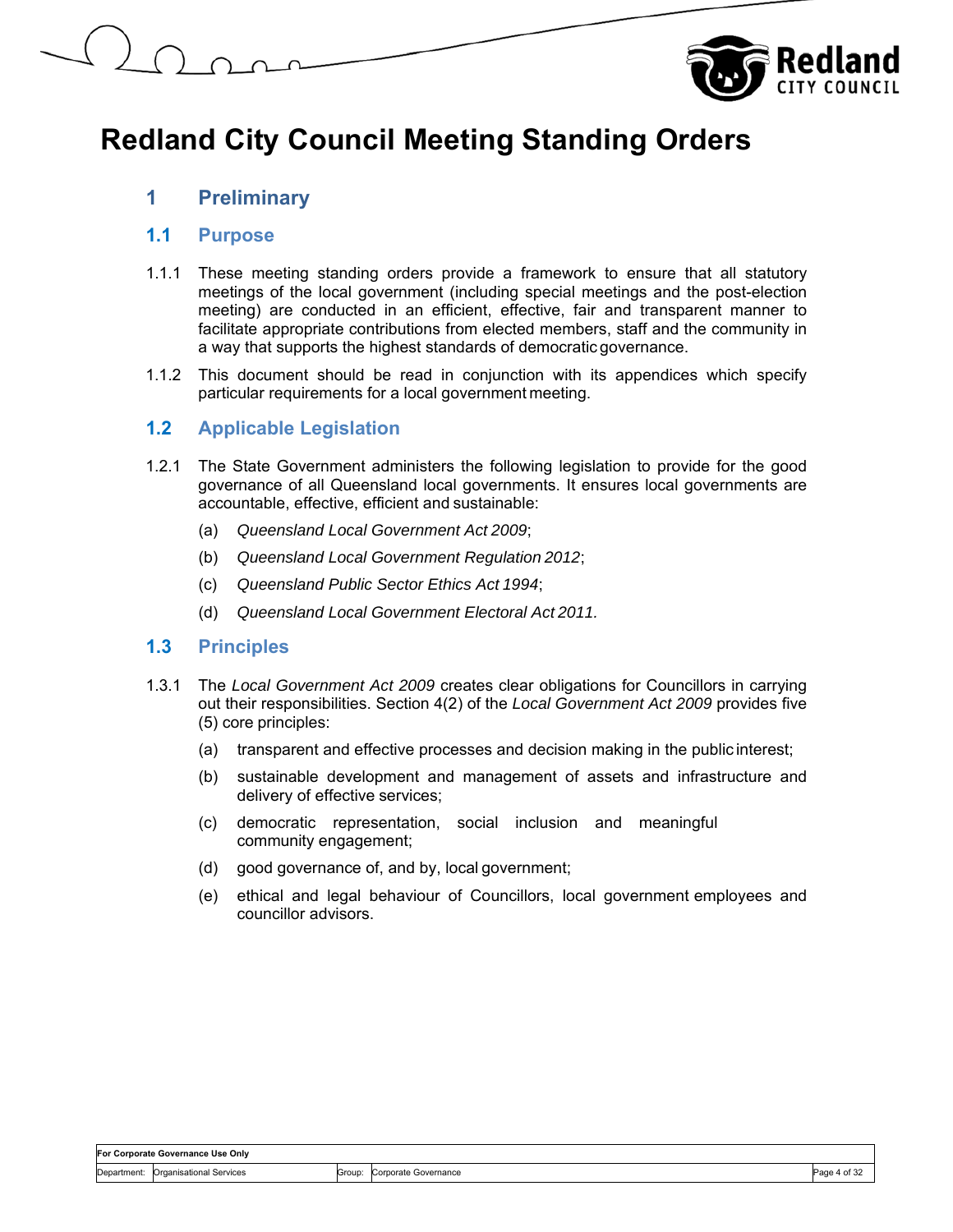

## **2 Meetings of the Local Government**

## **2.1 Time of General Meetings**

- 2.1.1 The local government may, by resolution, fix dates, times and locations for general meetings (The local government must meet at least once in each month (see section 257(1) of the *Local Government Regulation 2012*)).
- 2.1.2 If there is no resolution fixing the date and time for a general meeting, the Chief Executive Officer must fix the date and the time for the meeting.
- 2.1.3 Before the Chief Executive Officer fixes the date and time for a general meeting, the Chief Executive Officer must, if practicable, consult with the Mayor about the proposed date and time for the meeting.

## **2.2 Time of Special Meetings**

- 2.2.1 The Chief Executive Officer must call a special meeting of the local government if:
	- (a) the special meeting is required by a resolution of the local government; or
	- (b) a written request for the special meeting is received by the Chief Executive Officer which:
		- (i) is made by either the Mayor or three or more Councillors;
		- (ii) proposes a day and time for the holding of the special meeting; and
		- (iii) specifies the business to be conducted at the special meeting and includes a brief explanation of why this business cannot wait until the next available general meeting.
- 2.2.2 To remove any doubt, it is confirmed that a "written request" for a special meeting includes a request received electronically.

## **2.3 Agenda and Notice of Meetings**

- 2.3.1 The agenda for a meeting must include:
	- (a) items required under these meeting standing orders to be included on the agenda;
	- (b) items that are by resolution of the local government to be included on the agenda; and
	- (c) any other items approved by the Chief Executive Officer to be included on the agenda.
- 2.3.2 The Chief Executive Officer may approve for inclusion on the agenda:
	- (a) any reports from local government employees that are approved by a member of the Executive Leadership Team;
	- (b) notices of motion from Councillors; and
	- (c) any other matter the Chief Executive Officer so decides in their discretion.

| For Corporate Governance Use Only |                                     |  |  |
|-----------------------------------|-------------------------------------|--|--|
|                                   | Department: Organisational Services |  |  |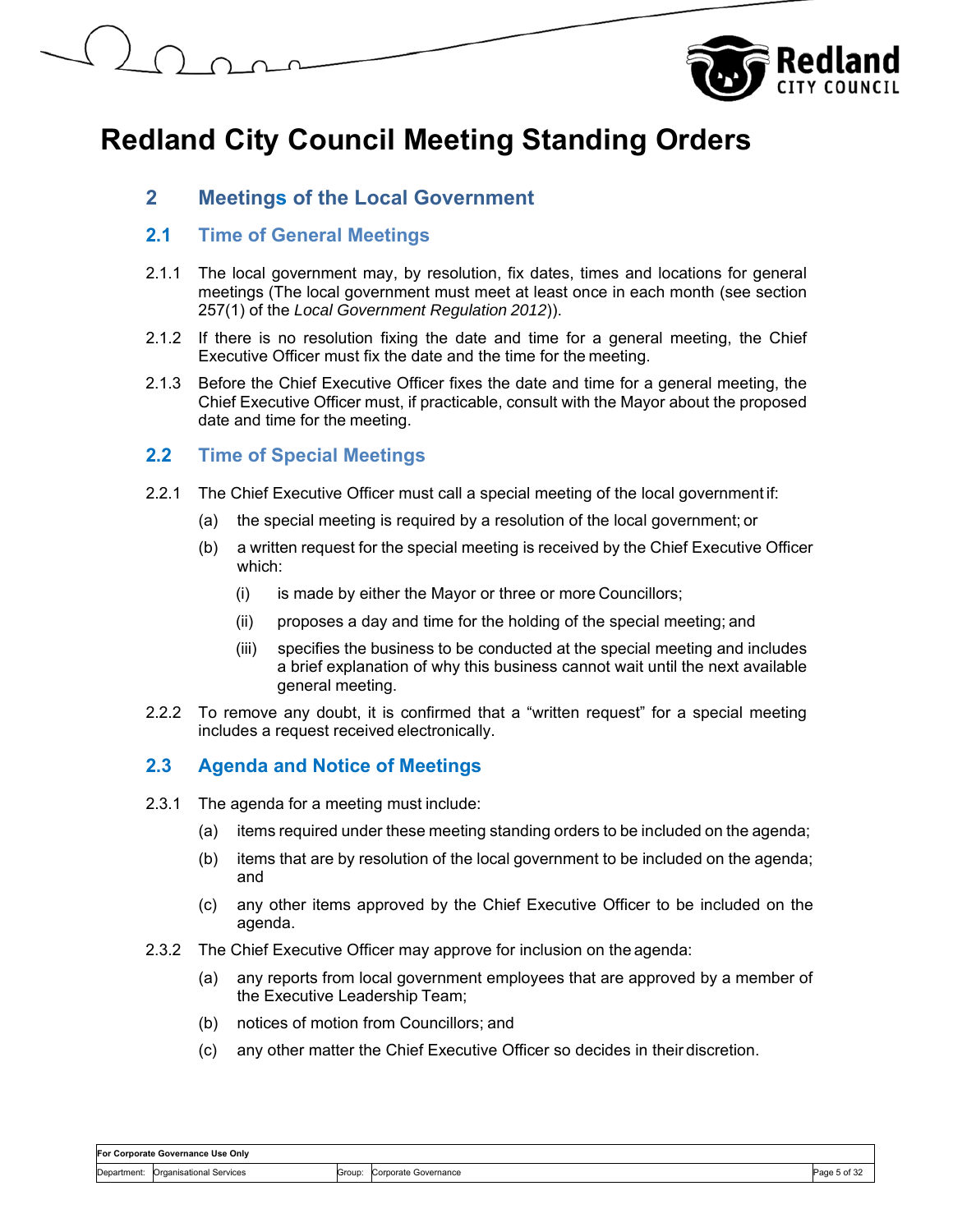



- 2.3.3 The Chief Executive Officer may exercise discretion not to approve any report or notice of motion which if adopted would:
	- (a) be unlawful;
	- (b) be outside the scope of a local government to implement; or
	- (c) unilaterally change an agreement or understanding between the local government and another party.
- 2.3.4 Notice of each Council meeting or adjourned Council meeting must be given to each Councillor or Committee member at least two (2) days before the day of the meeting, unless it is impracticable to give the notice before that time.
- 2.3.5 The notice must:
	- (a) state the day and time of the Council meeting;
	- (b) for a special meeting state the business to be conducted at the meeting; and
	- (c) include the agenda for the Council meeting.
- 2.3.6 The notice may be given to a Councillor or Committee member by sending the notice to the Councillor or member electronically.
- 2.3.7 Agendas for statutory meetings, where possible, are to be provided to all Councillors at least two (2) business days prior to the meeting.
- 2.3.8 Once the meeting agenda has been distributed to Councillors and published, it cannot be changed unless by resolution at the meeting to which it relates.
- 2.3.9 Council must make the agenda for the meeting publically available by 5pm on the next business day after the Notice of Meeting is given.
- 2.3.10 The local government may by resolution accept a late report onto the agenda at the commencement of the meeting. This will generally occur when there is some urgency to deal with the matter rather than holding it until the next General Meeting. Any such report must be distributed to all Councillors as soon as possible prior to the meeting and be available for public inspection as soon as practicable after it is made available to Councillors or Committee members, with the exception of confidential reports.

#### **2.4 Post-Election Meetings**

- 2.4.1 The Chief Executive Officer will ensure the post-election meeting is conducted as soon as practically possible, and not more than 14 days after the declaration of the last poll.
- 2.4.2 The appointment of the Deputy Mayor and other relevant matters are to be included on the Agenda.

#### **2.5 Committees**

- 2.5.1 Committee meetings will be held at the times and places decided by the committee.
- 2.5.2 Any reports to committees must be submitted to a meeting of the local government under the approval of the Chief Executive Officer.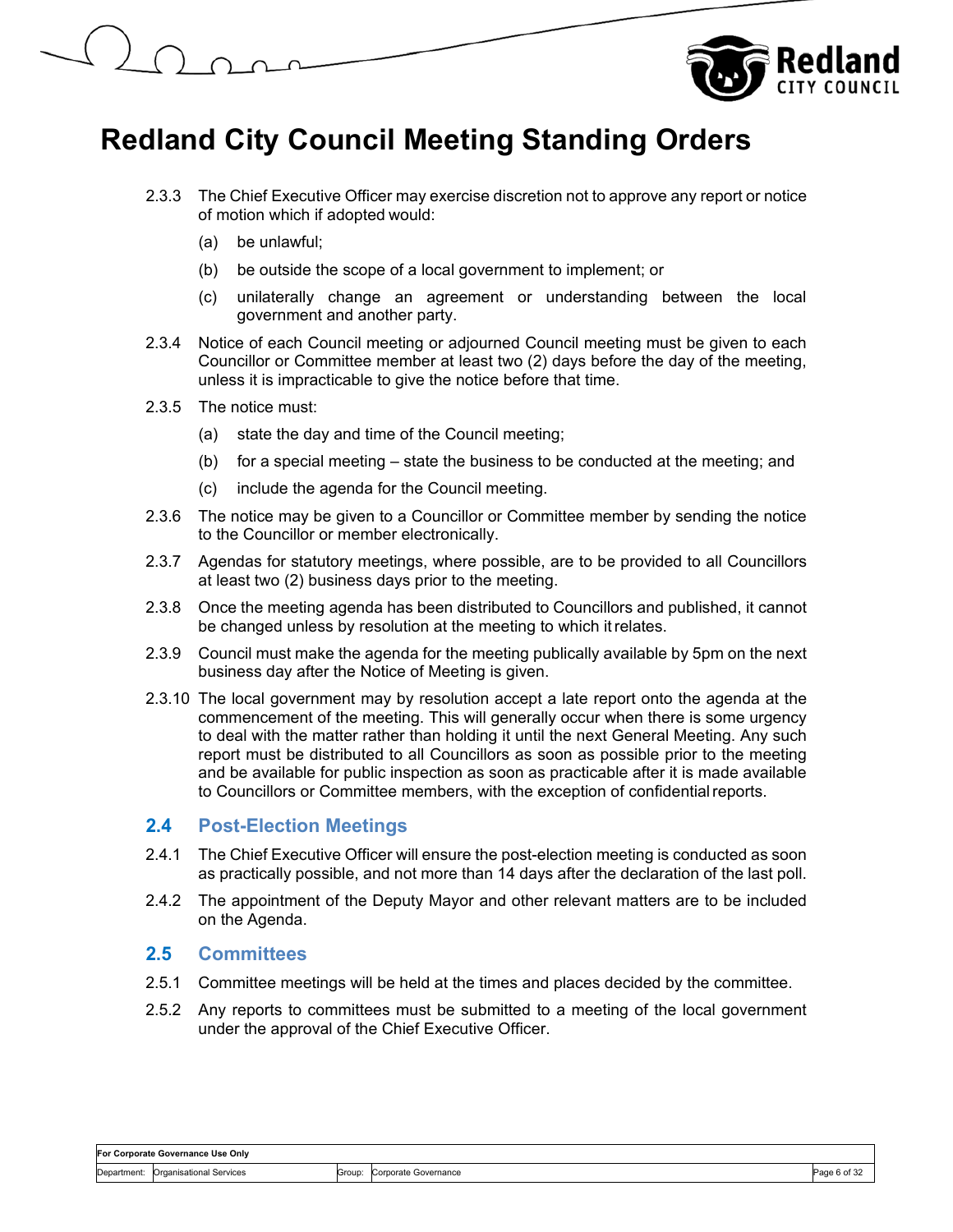



2.5.3 Any Councillor is entitled to attend a committee meeting irrespective of their membership of that committee. Only those Councillors who are members of the committee may vote on a matter before the committee. The Chairperson may allow a non-member Councillor to address the meeting and ask questions subject to the committee's procedures.

## **3 Conduct of Statutory Meetings**

### **3.1 Presiding Officer**

- 3.1.1 The Mayor will preside at a meeting of the local government.
- 3.1.2 If the Mayor is absent or unavailable to preside, the Deputy Mayor will preside.
- 3.1.3 If both the Mayor and the Deputy Mayor are absent or unavailable to preside, a Councillor chosen by the Councillors present at the meeting must preside at the meeting.
- 3.1.4 The local government will choose the Chairperson for a committee meeting. This Chairperson will normally preside over meetings of the committee.
- 3.1.5 If the Chairperson of a committee is absent or unavailable to preside, a Councillor chosen by the Councillors present will preside over the committee meeting.

### **3.2 Quorum**

- 3.2.1 A quorum must be present to conduct a meeting of the local government.
- 3.2.2 A quorum of a statutory meeting is a majority of its Councillors.
- 3.2.3 If the number of Councillors is an even number (including the Mayor) one half of the number is a quorum.

## **3.3 Adjournment of Meetings**

- 3.3.1 The majority of Councillors present at a meeting of a local government may adjourn the meeting to a later hour of the same day or to a later day.
- 3.3.2 If a quorum is not present within 15 minutes after the time appointed for the meeting, the meeting may be adjourned to a later hour or another day within 14 days after the day of adjournment, by:
	- (a) a majority of the Councillors present; or
	- (b) if only one Councillor is present the Councillor; or
	- (c) if no Councillors are present the Chief Executive Officer.

#### **3.4 Procedure at Meetings**

3.4.1 The procedure for dealing with business must be in accordance with these meeting standing orders or, in the absence of a standing order governing a particular matter, as decided by the Chairperson of the meeting.

## **For Corporate Governance Use Only**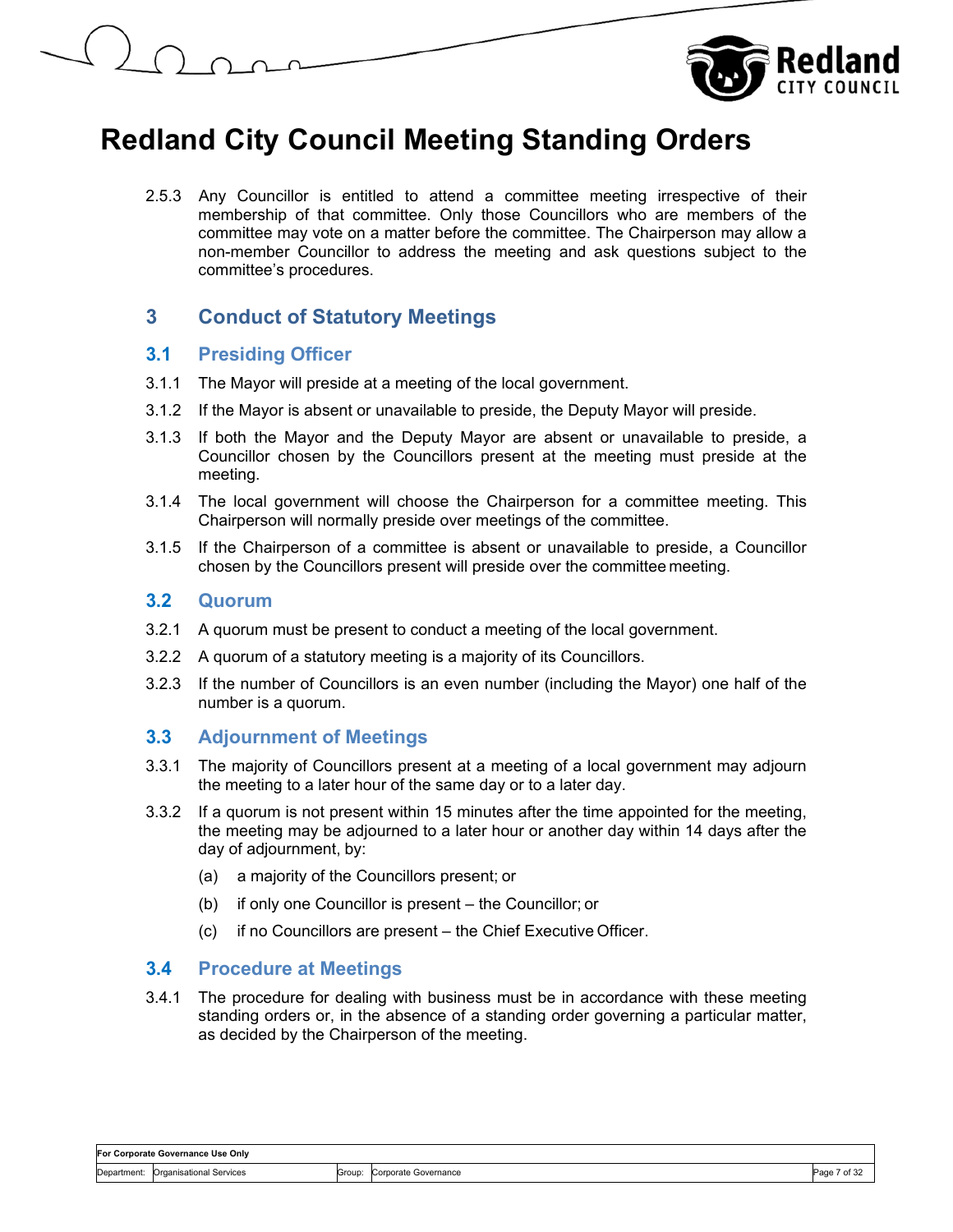



- 3.4.2 At a Council meeting:
	- (a) A question is decided by a majority of the votes of the Councillors or Committee members present; and
	- (b) Subject to conflicts of interest, each Councillor or Committee member present has a vote on each question to be decided and if the votes are equal, the person presiding at the meeting has a casting vote.
- 3.4.3 If a Councillor or Committee member present and entitled to vote fails to vote, the Councillor or Committee member is taken to have voted in the negative.
- 3.4.4 The local government may, by resolution:
	- (a) suspend a standing order; or
	- (b) overrule a decision on a procedural question made by the Chairperson.

#### **3.5 Admission of Non-Members to Debate/Discussion**

- 3.5.1 The local government may, at its sole discretion, allow a non-member to participate on the discussion of a particular item of business before the local government, on conditions decided by the local government.
- 3.5.2 The local government may, as a mark of distinction, admit a non-member to be a part of the local government chamber normally reserved for Councillors during the conduct of local government business.

## **4 Maintenance of Good Order**

#### **4.1 Acts of Disorder by Non-Members**

- 4.1.1 A person who is not a member of the local government must not interrupt or obstruct the proper conduct of a meeting of the local government.
- 4.1.2 If a person (other than a member) interrupts or obstructs the proper conduct of a meeting of the local government, the Chairperson may ask the person to withdraw from the meeting place.
- 4.1.3 A person asked to withdraw from a meeting place under section 4.1.2 of these meeting standing orders must immediately withdraw from the place and must remain away until the end of the meeting or for a lesser period fixed by the Chairperson.
- 4.1.4 If a person contravenes section 4.1.3 of these meeting standing orders an authorised person may, at the request of the Chairperson, exercise reasonable force to remove the person, and keep the person away from the meeting place.
- 4.1.5 Where disorder occurs at a meeting, the meeting may be adjourned by the Chairperson for a period not exceeding 30 minutes; or by resolution for a longer period. On resumption of the meeting, the Chairperson must move a motion, which shall be put without debate, to determine whether the meeting shall proceed.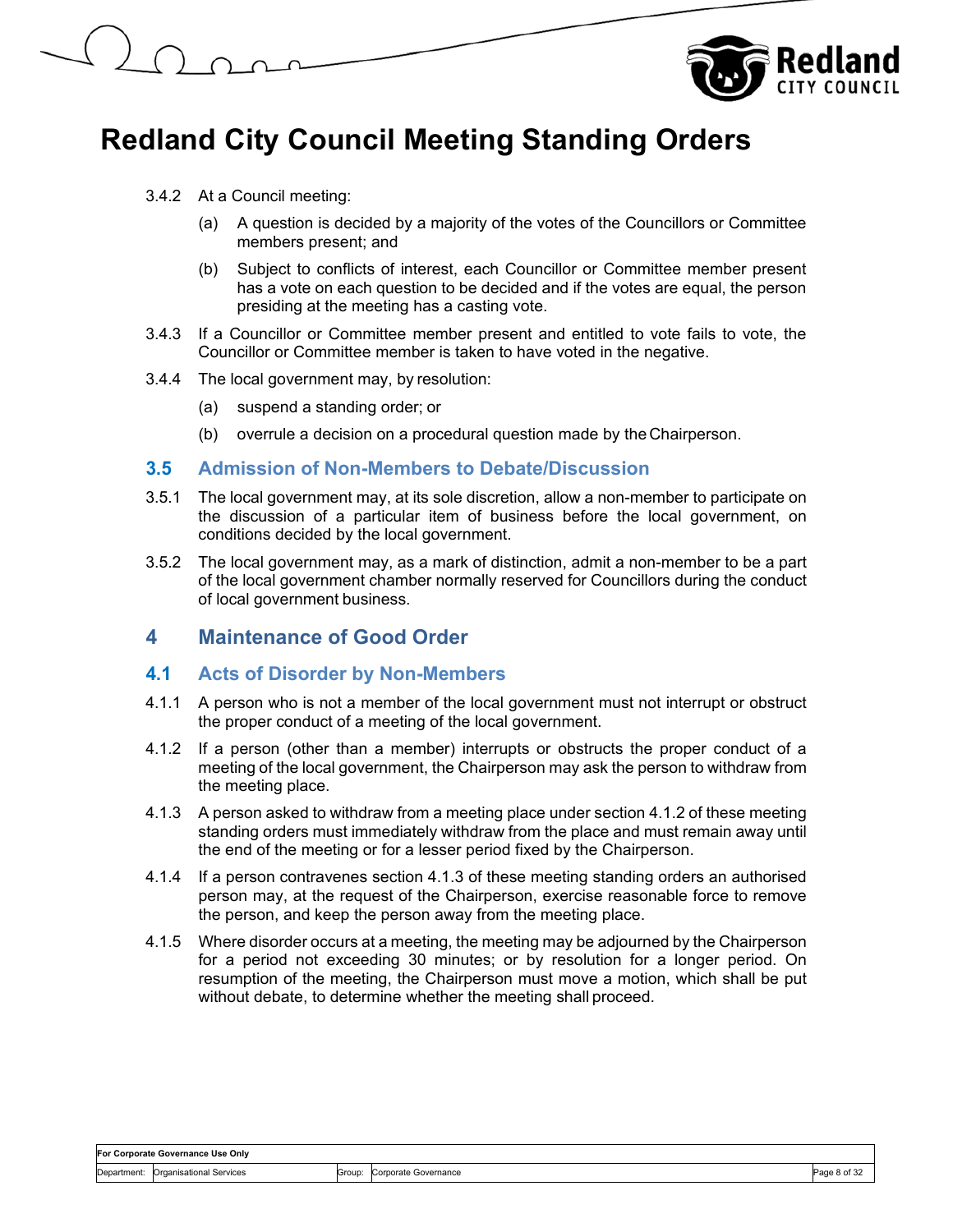

## **5 Record of Meetings**

### **5.1 Minutes of Meetings**

- 5.1.1 The Chief Executive Officer must ensure minutes of each Council meeting are taken under the supervision of the person presiding at the meeting.
- 5.1.2 Minutes of each meeting must include:
	- (a) the names of the Councillors or Committee members present at the meeting;
	- (b) a copy of any report adopted by the meeting;
	- (c) a copy of other documentary material necessary for a proper understanding of the proceedings of the meeting;
	- (d) if a division is called on a question, the names of all persons voting on the question and how they voted;
	- (e) each relevant report for the meeting, other than to the extent the relevant report contains information that is confidential to the Council; and
	- (f) declarations of interest being:
		- (i) a prescribed conflict of interest; and
		- (ii) a declarable conflict of interest.
- 5.1.3 At each Council meeting, the minutes of the previous meeting must be confirmed by the Councillors or Committee members present.
- 5.1.4 A copy of the minutes of each Council meeting must be made publicly available by 5pm on the tenth day after the meeting is held, unless the minutes are sooner confirmed.

## **5.2 Audio and Video Recording of Meetings**

- 5.2.1 The local government will record, in both audio and video, its statutory meetings for the periods that they are open to the public. The recordings will be made available to the public online at the earliest opportunity after the meeting has concluded.
- 5.2.2 All participants at meetings are reminded that parliamentary privilege does not apply to local government. Individuals must take responsibility for their own words and actions. The local government may, at the discretion of the Chief Executive Officer, remove any part of a recording for publication only where there is real concern that not to do so would expose the local government to risk of an action for publishing defamatory material or releasing personal information contrary to legislation.
- 5.2.3 Any person publishing part or all of a recording of a meeting assumes full responsibility for the release of that information, including the risks associated with the publication of potentially defamatory material or personal information.
- 5.2.4 Recordings will be retained for a period no shorter than the statutory minimum for the retention of official records.

## **For Corporate Governance Use Only**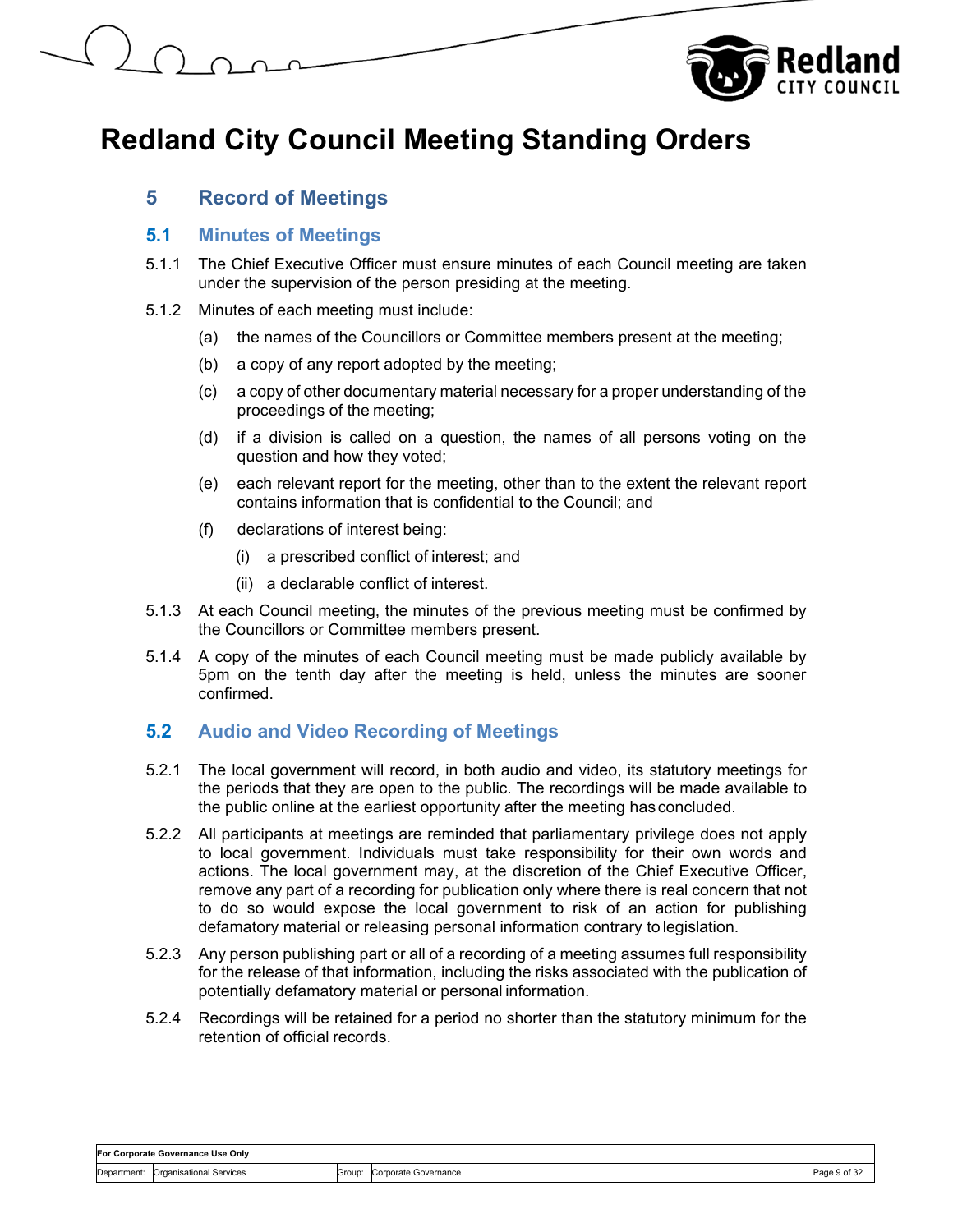

## **6 Standing Orders and Procedures for Statutory Meetings**

### **6.1 Application of Meeting Standing Orders**

- 6.1.1 These meeting standing orders provide rules for conduct and shall apply to all statutory meetings including the post-election meeting of the local government.
- 6.1.2 Any provision of these meeting standing orders may be suspended, for a specified time or purpose, by resolution of a meeting of the local government and must specify the purpose of each suspension.
- 6.1.3 Where a matter arises at a meeting of the local government which is not provided for in these meeting standing orders, the matter shall be determined by the Chairperson subject to any contrary resolution of the local government.

## **6.2 Order of Business**

- 6.2.1 The local government must proceed with its business at a meeting in the order indicated in the agenda, unless amended by resolution.
- 6.2.2 Unless otherwise altered, the general order of business shall be as follows:
	- (a) Declaration of Opening
	- (b) Record of Attendance and Leave of Absence
	- (c) Devotional Segment
	- (d) Recognition of Achievement
	- (e) Receipt and Confirmation of Minutes
	- (f) Declarations of Interest
	- (g) Matters Outstanding from Previous Council Meeting Minutes
	- (h) Mayoral Minute
	- (i) Public Participation
	- (j) Petitions and Presentations
	- (k) Motion to Alter the Order of Business
	- (l) Reports to the Local Government
	- (m) Notices of Motion to Repeal or Amend Resolutions
	- (n) Notices of Motion
	- (o) Urgent Business without Notice
	- (p) Confidential Items
	- (q) Meeting Closure
- 6.2.3 Business not on the Agenda or not fairly arising from the Agenda shall not be considered at any meeting unless permission for that purpose is given by the local government at such meeting.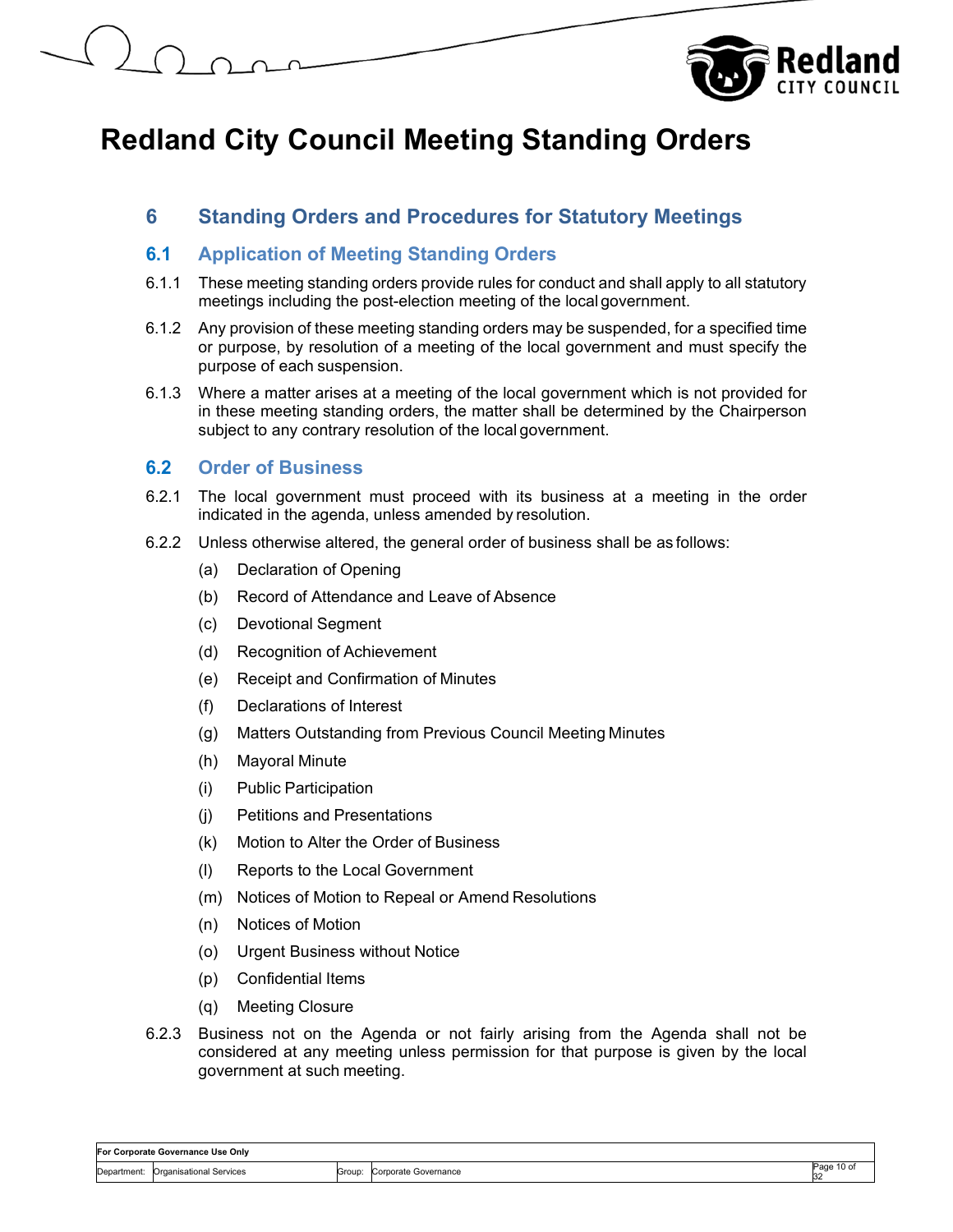



## **6.3 Declaration of Opening**

6.3.1 The Chairperson opens the meeting by welcoming Councillors and members of the Public to the Meeting. The Chairperson acknowledges the traditional custodians of the land.

## **6.4 Record of Attendance and Leave of Absence**

- 6.4.1 Each Councillor present at a meeting will be recorded in the minutes as in attendance.
- 6.4.2 A Councillor who has a valid reason for being absent from a meeting must seek the leave of the local government.
- 6.4.3 Section 162(1)(e)(ii) of the *Local Government Act 2009* provides that a Councillor's office becomes vacant if the Councillor is absent from two (2) or more consecutive ordinary meetings of the local government over a period of at least two (2) months, unless the Councillor is absent with the local government's leave.
- 6.4.4 For the purpose of these meeting standing orders where a Councillor advises the Chairperson of an impending absence from a meeting, the Chairperson advises the local government of the Councillor's absence and the local government grants the leave, section 162(1)(e)(ii) of the *Local Government Act 2009* will be satisfied.
- 6.4.5 For the purposes of section 254K(3) of the *Local Government Regulation 2012*, a Councillor taking part in a meeting by audio or visual link is taken to be present at the meeting if:
	- (a) the Councillor was simultaneously in audio contact with each other person at the meeting; and
	- (b) the local government approved the teleconferencing arrangement.
- 6.4.6 A Councillor using a teleconferencing facility must be able to maintain confidentiality throughout any part of a meeting where the public is excluded.

#### **6.5 Devotional Segment**

- 6.5.1 An invited person leads the local government in a brief devotional segment.
- 6.5.2 The Chairperson and the local government acknowledge the passing of "significant" members of the Redland City community.

#### **6.6 Recognition of Achievement**

6.6.1 Acknowledgement of members of the Redland City community who contribute to the advancement of the City.

## **6.7 Receipt and Confirmation of Minutes**

- 6.7.1 When confirming the minutes of a meeting the Chairperson initially calls for a mover and seconder.
- 6.7.2 No discussion shall be permitted except in respect to the accuracy of the minutes as a record of the proceedings.

**For Corporate Governance Use Only**  Department: Organisational Services Group: Corporate Governance Page 11 of 32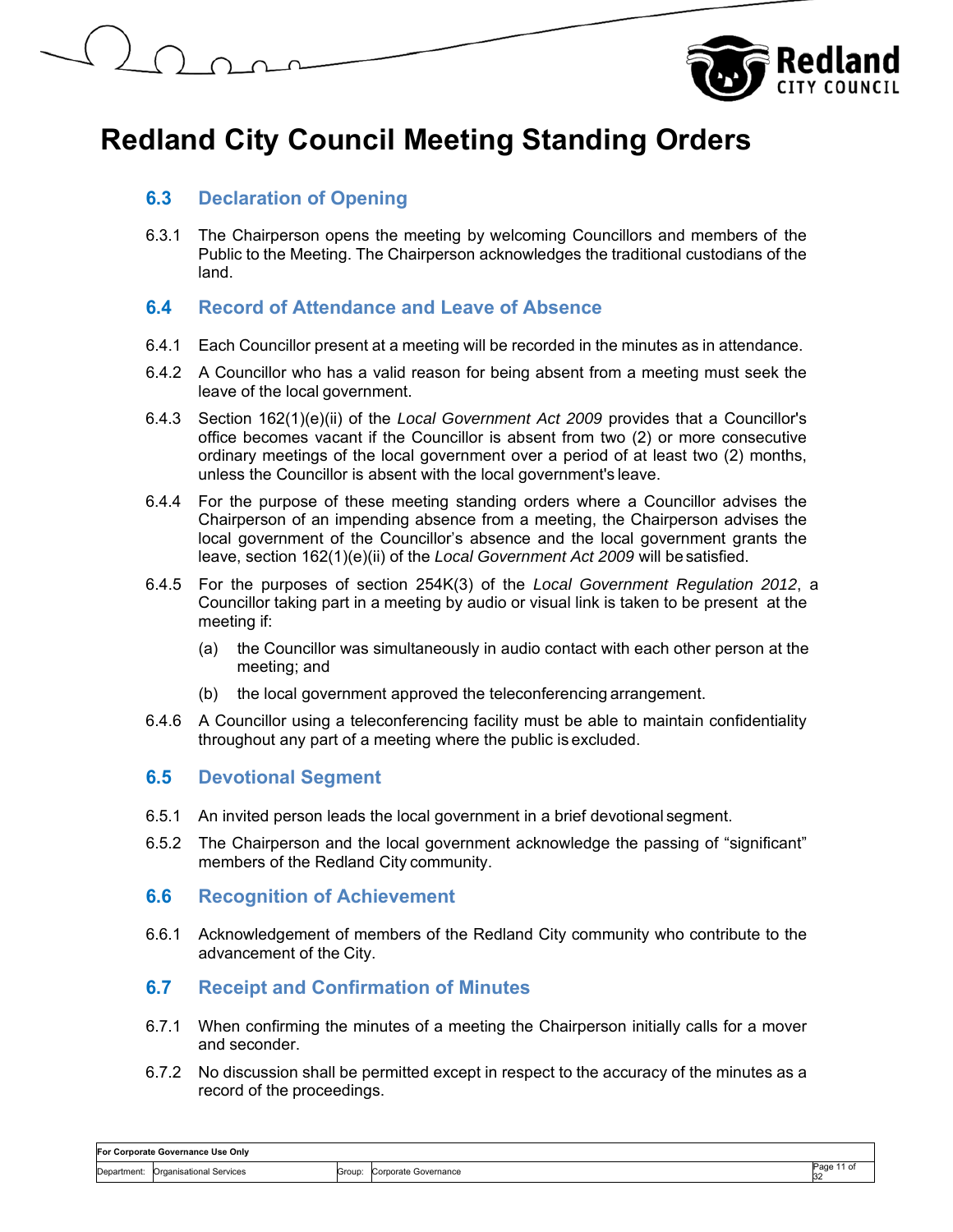

- 6.7.3 A Councillor or Committee member present at a Council meeting may vote to confirm the minutes of the previous meeting if:
	- (a) the Councillor or Committee member was not present at the previous meeting; or
	- (b) for a Councillor the Councillor had a prescribed conflict of interest or declarable conflict of interest in a matter considered, discussed or voted on at the previous meeting.

### **6.8 Matters Outstanding from Previous Council Meeting Minutes**

6.8.1 The Chief Executive Officer will provide an update on any matters outstanding from previous general meetings of Council.

#### **6.9 Mayoral Minute**

- 6.9.1 The Mayor, may, by a signed minute (a Mayoral Minute), introduce a matter within the jurisdiction or official cognisance of the local government which is not on the agenda.
- 6.9.2 A Mayoral Minute shall take precedence over all business before the local government, except confirmation of the minutes.
- 6.9.3 A Mayoral Minute may be moved by the Mayor from the chair without being seconded.
- 6.9.4 The Mayor may direct the attention of the local government at a meeting to a matter not on the agenda by means of a Mayoral Minute. The Mayor must deliver a copy of the Mayoral Minute to the Chief Executive Officer.
- 6.9.5 Where practical, the Mayor shall distribute the Mayoral Minute to Councillors prior to the meeting.
- 6.9.6 A Mayoral Minute may be introduced by the Mayor at any time during the meeting (although usually at the place in the agenda where specified.)
- 6.9.7 A motion proposed by the Mayoral Minute, if adopted by the local government, becomes a resolution of the local government.
- 6.9.8 Another Councillor may present a Mayoral Minute on behalf of the Mayor if the Mayor is absent from the meeting.

#### **6.10 Public Participation**

- 6.10.1 An individual or deputation wishing to attend and address a meeting of the local government shall apply in writing to the Chief Executive Officer by midday on the Monday preceding the meeting. The Chairperson of a meeting may, at their discretion, invite public participation at the meeting.
- 6.10.2 The Chief Executive Officer, on receiving an application to attend and address a meeting shall notify the Chairperson who shall determine whether the individual or deputation may be heard. The Chief Executive Officer shall inform the applicant of the determination in writing. Where it has been determined the individual or deputation will be heard, a convenient time shall be arranged for that purpose.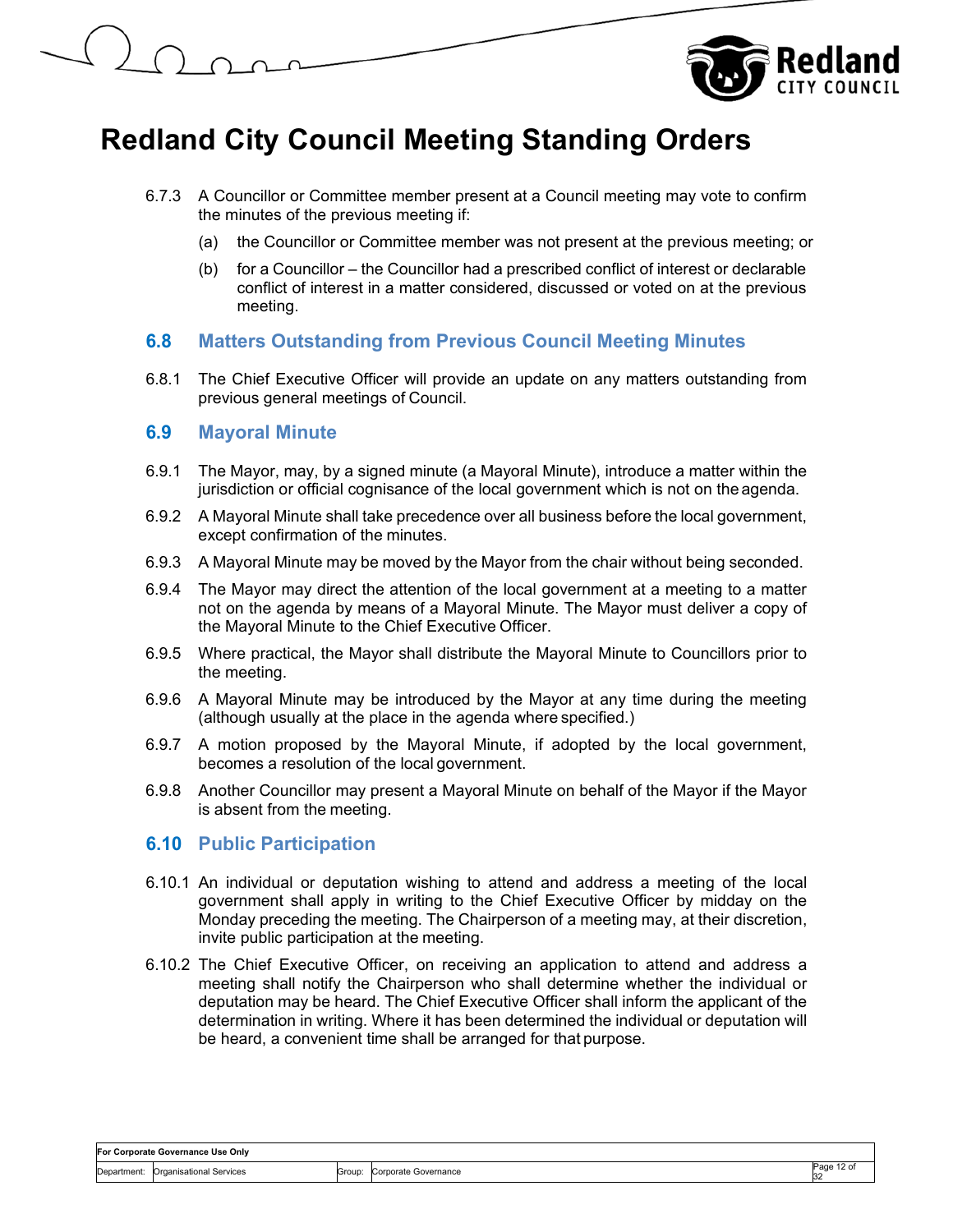

- 6.10.3 For deputations comprising three or more persons, only three persons shall be at liberty to address the local government unless the Councillors at the meeting determine otherwise by resolution. A deputation shall be given adequate opportunity to explain the purpose of the deputation.
- 6.10.4 Public participation/deputations will be for a period of 15 minutes. This period may be extended by resolution. In any event each individual shall speak for no longer than five (5) minutes.
- 6.10.5 If a member of the deputation, other than the appointed speaker/s, interjects or attempts to address the local government, the Chairperson may finalise the deputation.
- 6.10.6 Any person addressing the meeting must:
	- (a) stand (unless unable to do so);
	- (b) act and speak with decorum;
	- (c) be respectful and courteous; and
	- (d) make no comments directed at any individual local government employee, Councillor or member of the public, ensuring that all comments relate to local government as a whole.
- 6.10.7 The Chairperson may terminate an address by a person at any time where:
	- (a) the Chairperson is satisfied that the purpose has been sufficiently explained to the Councillors at the meeting;
	- (b) the time period allowed has expired; or
	- (c) the person uses insulting or offensive language or is derogatory towards Councillors or staff members.

#### **6.11 Petitions/Presentations**

- 6.11.1 Any petition presented to a meeting shall:
	- (a) be in legible writing or typewritten and contain a minimum of ten (10) signatures;
	- (b) include the name and contact details of the Principal Petitioner (i.e., one person who is the organiser and who will act as the key contact for the issue);
	- (c) include the postcode of all petitioners; and
	- (d) have the details of the specific request/matter appear on each page of the petition.
- 6.11.2 Any petition presented to a meeting of the local government must be received by the Chief Executive Officer seven (7) days prior to the meeting at which it is to be presented.
- 6.11.3 Where a Councillor presents a petition to a meeting of the local government no debate on or in relation to it shall be allowed and the only motion which may be moved is that the petition:
	- (a) be received;
	- (b) be received and referred to the Chief Executive Officer for consideration and report to the local government;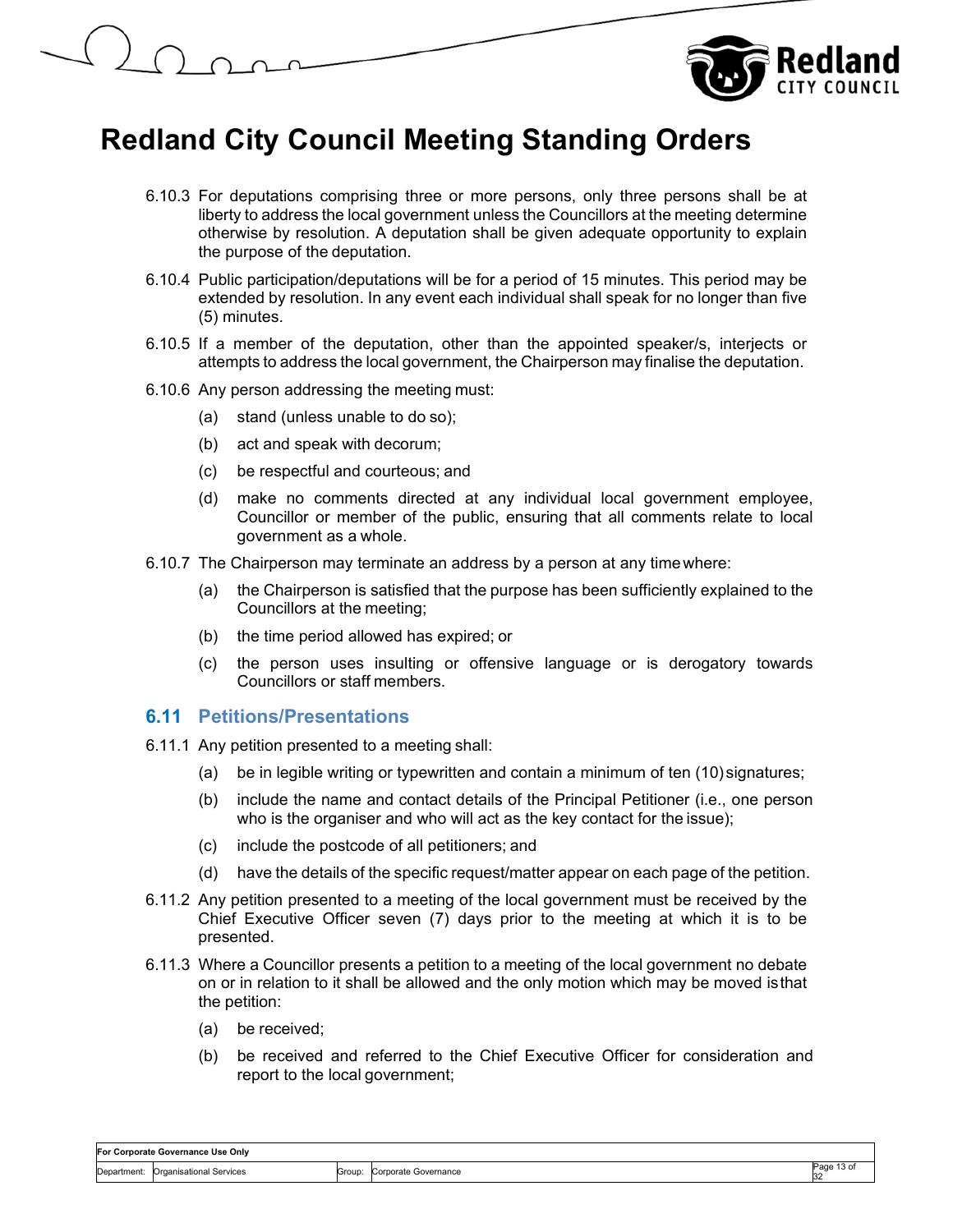

- (c) is of an operational nature and be received and referred to the Chief Executive Officer for consideration; or
- (d) not be received because it is deemed invalid.
- 6.11.4 A petition may be presented to a meeting by a Councillor who, before presenting the petition, must, as far as practicable, become acquainted with the subject matter.
- 6.11.5 On presenting a petition to a meeting, a Councillor must:
	- (a) state the nature of the petition;
	- (b) read the petition; and
	- (c) move the relevant motion.
- 6.11.6 The local government will respond to the Principal Petitioner regarding the outcome of the petition.
- 6.11.7 Presentations are provided by Councillors to inform the local government of an event or conference that they had been in attendance.

### **6.12 Motion to Alter the Order of Business**

6.12.1 The Chairperson will request any motions to alter the order of business.

### **6.13 Declarations of Interest**

#### **Prescribed Conflict of Interest**

- 6.13.1 Councillors are ultimately responsible for informing of a prescribed conflict of interest on matters to be discussed at a local government or committee meeting. When dealing with a prescribed interest, Councillors must abide by the following procedures:
	- (a) Where practicable, all interests are to be declared to the Chief Executive Officer prior to the Council Meeting by completing the appropriate declaration of interest form for statutory meetings. Councillors are still required to declare these interests at the Council Meeting.
	- (b) A Councillor with a prescribed conflict of interest must immediately inform the meeting of the local government of their prescribed interest and set out the nature of the interest, including:
		- $(i)$  for a gift, loan or contract the value of the gift, loan or contract;
		- (ii) for an application for which a submission has been made the matters the subject of the application and submission;
		- (iii) the name of any entity, other than the Councillor, that has an interest in the matter;
		- (iv) the nature of the Councillor's relationship with the entity mentioned in (iii) above; and
		- (v) details of the Councillor's and any other entity's interest in the matter.
	- (c) The Councillor must then leave the place at which the meeting is held, including any area set aside for the public, and stay away from the place while the matter is discussed and voted on.

| For Corporate Governance Use Only |                         |        |                      |            |
|-----------------------------------|-------------------------|--------|----------------------|------------|
| Department:                       | Organisational Services | Group: | Corporate Governance | Page 14 of |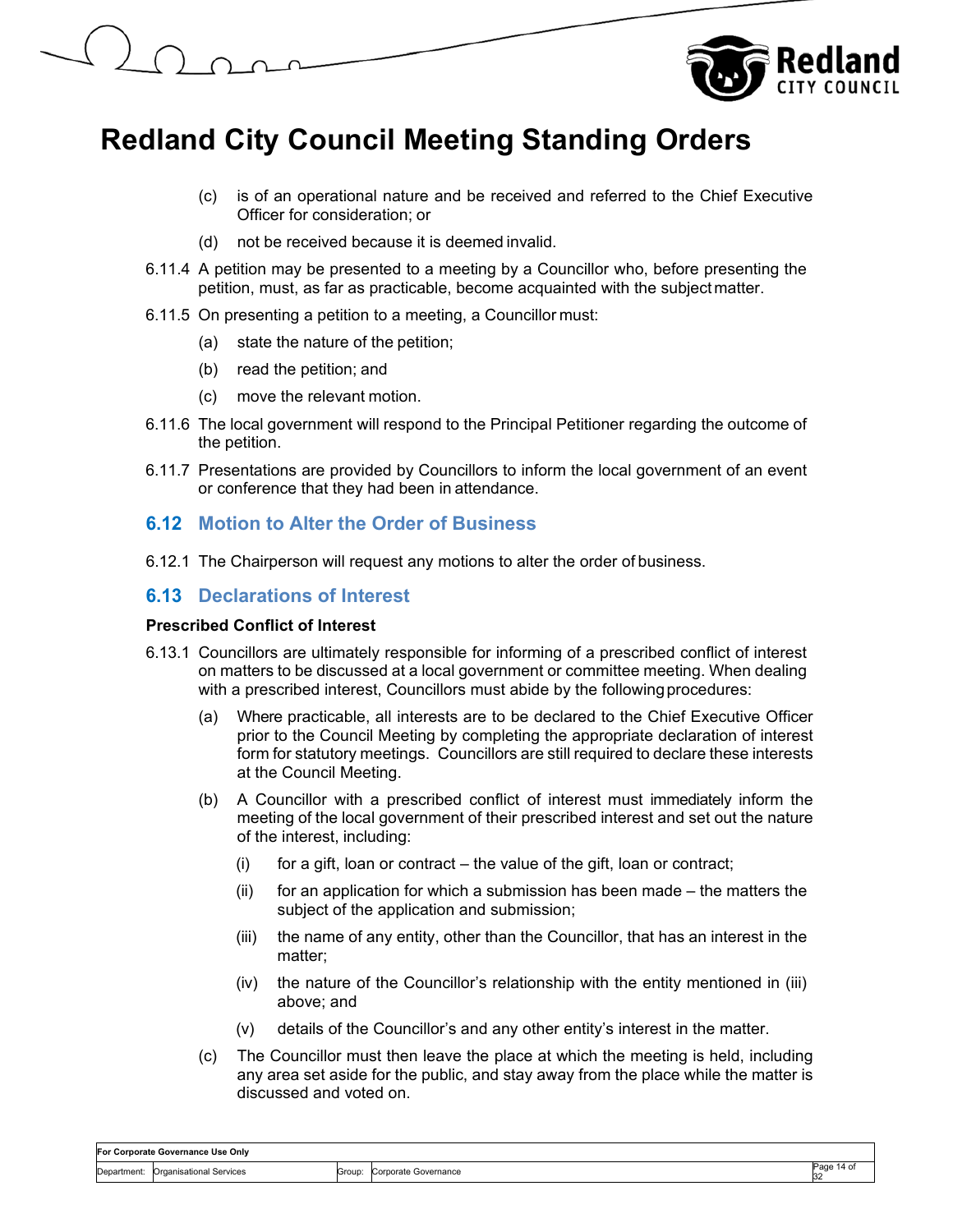

- (d) Once the Councillor has left the area where the meeting is being conducted, the local government can continue discussing and deciding on the matter at hand.
- 6.13.2 If a Councillor at a meeting reasonably believes, or reasonably suspects that another Councillor has a prescribed conflict of interest in a matter to be discussed at the meeting and has not informed the meeting about the interest, the Councillor must advise the Chairperson of the meeting, as soon as practicable, about their belief or suspicion, and the facts and circumstances that form the basis of the belief or suspicion.
	- (a) The Chairperson then should ask the Councillor with the suspected prescribed conflict of interest whether they do in fact have an interest. If that is the case, the Councillor must follow the above procedures from section 6.13.1(b) of these meeting standing orders.
- 6.13.3 In the event the majority of Councillors inform a meeting of a prescribed conflict of interest regarding a matter, the local government must:
	- (a) resolve to delegate the consideration and decision on the matter, pursuant to section 257 of the *Local Government Act 2009*; and
	- (b) if the matter cannot be delegated under section 257 of the *Local Government Act 2009*, resolve to defer the matter to a later meeting and seek Ministerial approval for the Councillors to be able to consider and vote on the matter, subject to any conditions the Minister for Local Government may impose.
- 6.13.4 Where a Councillor informs a meeting of a prescribed conflict of interest in a matter, the Chairperson must ensure the minutes of the meeting (to be posted on the local government's website) record:
	- (a) the name of the Councillor who has a prescribed conflict of interest in the matter;
	- (b) the prescribed conflict of interest, including the particulars mentioned by the Councillor regarding the prescribed conflict of interest;
	- (c) whether the Councillor participated in the meeting, or was present during the meeting, under an approval granted by the Minister for Local Government.

#### **Declarable Conflict of Interest**

- 6.13.5 Councillors are ultimately responsible for informing of any declarable conflict of interest on matters to be discussed at local government or committee meetings (other than ordinary business matters). When dealing with a declarable interest, Councillors must abide by the following procedures:
	- (a) Where practicable, all interests are to be declared to the Chief Executive Officer prior to the Council Meeting by completing the appropriate declaration of interest form for statutory meetings. Councillors are still required to declare these interests at the Council Meeting.
	- (b) A Councillor with a declarable conflict of interest must inform the meeting of the local government of their interest and set out the nature of the interest, including:
		- (i) the nature of the declarable conflict of interest;
		- (ii) if the Councillor's interest arises because of the Councillor's relationship with a related party:

| For Corporate Governance Use Only |                         |        |                      |           |  |
|-----------------------------------|-------------------------|--------|----------------------|-----------|--|
| Department:                       | Organisational Services | Group: | Corporate Governance | 15 O<br>w |  |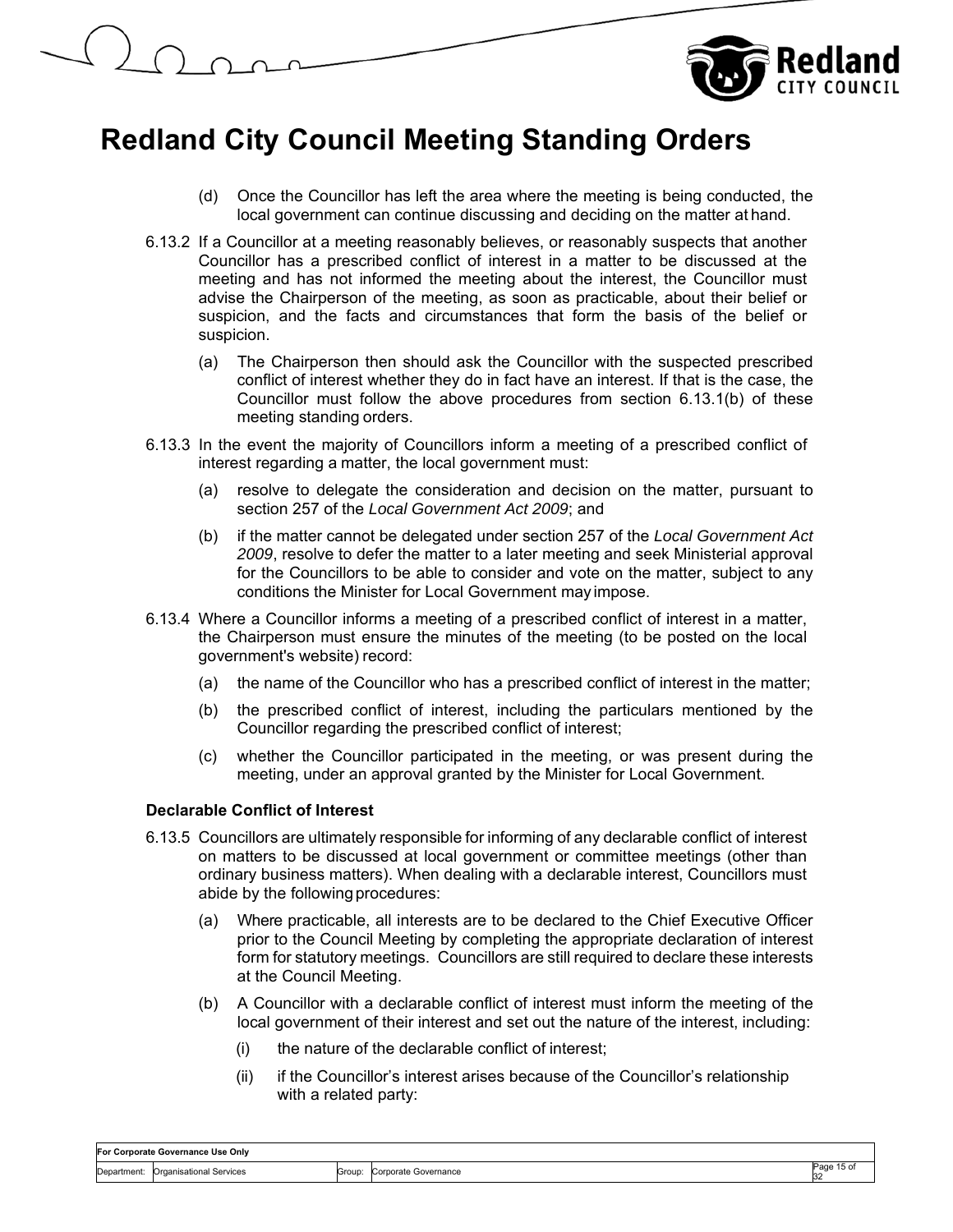

- A. the name of the related party;
- B. the nature of the relationship of the related party to the Councillor; and
- C. the nature of the related party's interests in the matter.
- (c) If the Councillor's or related party's interests arise because of the receipt of a gift or loan from another person:
	- (i) the name of the other person;
	- (ii) the nature of the relationship of the other person to the Councillor or related party;
	- (iii) the nature of the other person's interests in the matter; and
	- (iv) the value of the gift or loan, and the date the gift was given or loan was made.
- (d) If a Councillor first becomes aware the Councillor has the declarable conflict of interest at a local government meeting, the Councillor:
	- (i) must stop participating, and must not further participate, in a decision relating to the matter; and
	- (ii) must immediately inform the meeting of the declarable conflict of interest, including the particulars stated in 6.13.5(b) of these standing orders.
- (e) The subject Councillor may themselves elect to leave the meeting while the matter is being discussed and voted on due to their declarable interest in the matter. If the Councillor does not leave the meeting, they may advise the other Councillors why they believe they are able to act in the public interest while remaining in the meeting. This could include prior advice from the Integrity Commissioner on the declarable interest.
- (f) If the subject Councillor decides to remain in the meeting, Councillors entitled to vote must then decide, by resolution whether the subject Councillor must leave the meeting while the matter is being discussed and voted on or can participate in the meeting in relation to the matter including voting on the matter. If the Councillor must leave the place of the meeting the Councillor must not influence or attempt to influence the remaining Councillors to vote on the matter in a particular way.
- (g) When deciding whether a Councillor may stay in a meeting and vote following the decision of a conflict of interest, the other Councillors must consider significant variables including, but not limited to:
	- (i) the size or significance of the benefit the subject Councillor stands to receive or benefit;
	- (ii) the benefit the subject Councillor stands to receive versus the benefit the community stands to receive from the potential decision; and
	- (iii) the closeness of any relationship the subject Councillor may have with a given person or group.
- (h) In making the decision under section 6.13.5(f) of these meeting standing orders, it is irrelevant how the subject Councillor intended to vote on the issue or any other issue (if known or suspected).

| For Corporate Governance Use Only |                         |        |                      |                     |  |
|-----------------------------------|-------------------------|--------|----------------------|---------------------|--|
| Department.                       | Organisational Services | Group: | Corporate Governance | 16 of<br>-aue<br>32 |  |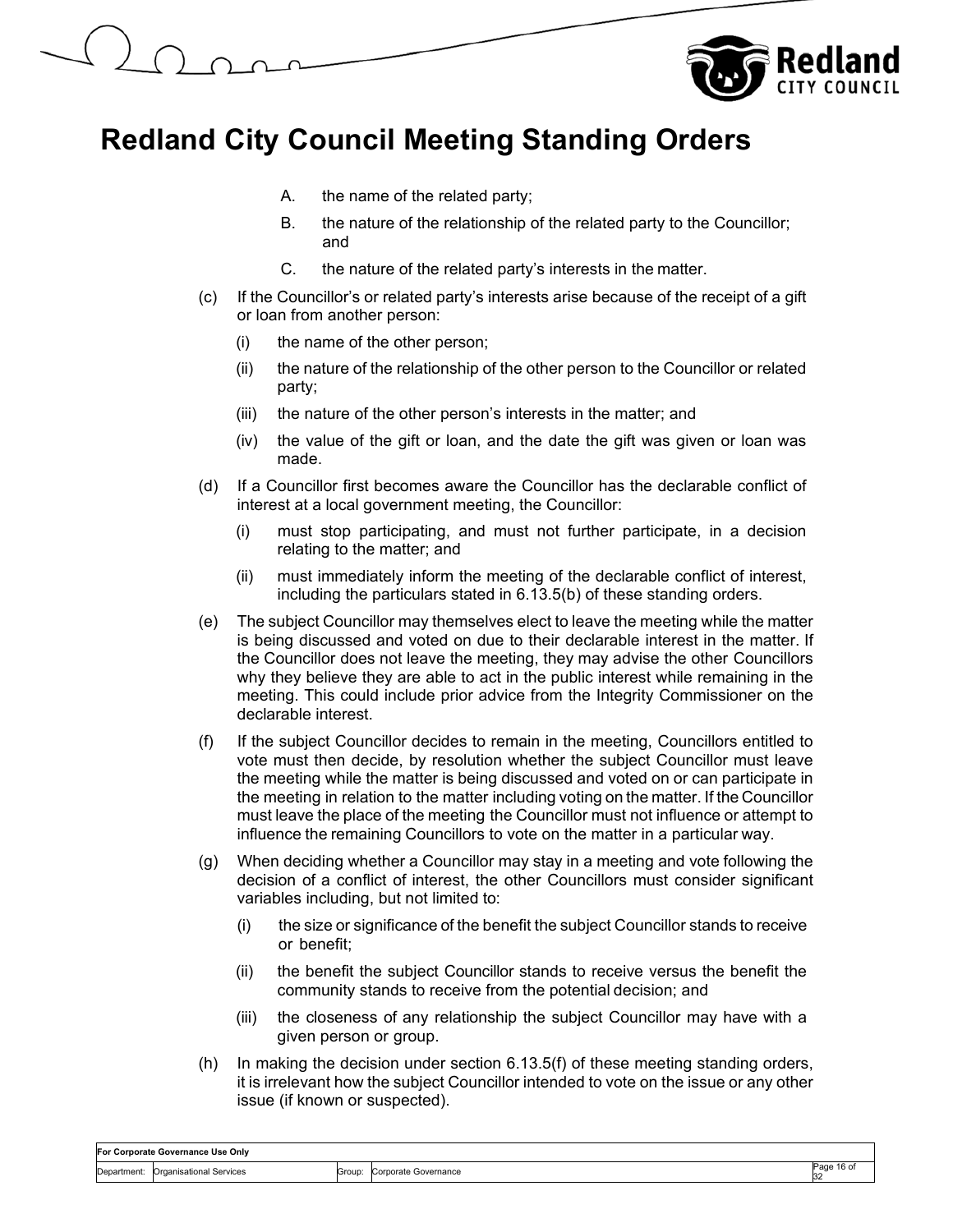



- 6.13.6 If a Councillor at a meeting reasonably believes, or reasonably suspects that another Councillor has a declarable conflict of interest in a matter to be discussed at the meeting and has not informed the meeting about the interest, the Councillor must advise the Chairperson of the meeting, as soon as practicable, about their belief or suspicion, and the facts and circumstances that form the basis of the belief or suspicion.
	- (a) The Chairperson then should ask the Councillor with the suspected declarable conflict of interest whether they do in fact have an interest. If the subject Councillor advises they do have a declarable conflict of interest in the matter, the Councillor must follow the above procedures from section 6.13.5(b) of these meeting standing orders.
	- (b) If the Councillor with the suspected declarable conflict of interest advises they do not believe they have a declarable conflict of interest in the matter, then the other Councillors entitled to vote at the meeting must then decide whether the subject Councillor has a declarable conflict of interest in the matter due to their suspected personal interest.
	- (c) If the other Councillors decide the subject Councillor does not have a declarable conflict of interest in the matter, the subject Councillor may remain in the meeting and the meeting may continue.
	- (d) If the other Councillors decide the subject Councillor does have a declarable conflict of interest in the matter, Councillors entitled to vote must then decide by resolution whether the subject Councillor must leave the meeting while the matter is being discussed and voted on or can participate in the meeting in relation to the matter including voting on the matter. If the subject Councillor must leave the place of the meeting they must not influence or attempt to influence the remaining Councillors to vote on the matter in a particular way.
	- (e) When deciding whether a Councillor may stay in a meeting and vote following the decision of a conflict of interest, the other Councillors must consider significant variables including, but not limited to:
		- (i) the size or significance of the benefit the subject Councillor stands to receive or benefit;
		- (ii) the benefit the subject Councillor stands to receive versus the benefit the community stands to receive from the potential decision; and
		- (iii) the closeness of any relationship the subject Councillor may have with a given person or group.
	- (f) In making the decision under section 6.13.6(d) of these meeting standing orders, it is irrelevant how the subject Councillor intended to vote on the issue or any other issue (if known or suspected).
- 6.13.7 In the event the majority of Councillors inform a meeting of a declarable conflict of interest regarding a matter, the local government must:
	- (a) resolve to delegate the consideration and decision on the matter, pursuant to section 257 of the *Local Government Act 2009*; and
	- (b) if the matter cannot be delegated under section 257 of the *Local Government Act 2009*, resolve to defer the matter to a later meeting and seek Ministerial approval

| For Corporate Governance Use Onlv |                                |        |                      |                   |  |
|-----------------------------------|--------------------------------|--------|----------------------|-------------------|--|
| :Department                       | <b>Organisational Services</b> | Group: | Corporate Governance | ⊃age<br>7 U<br>ю. |  |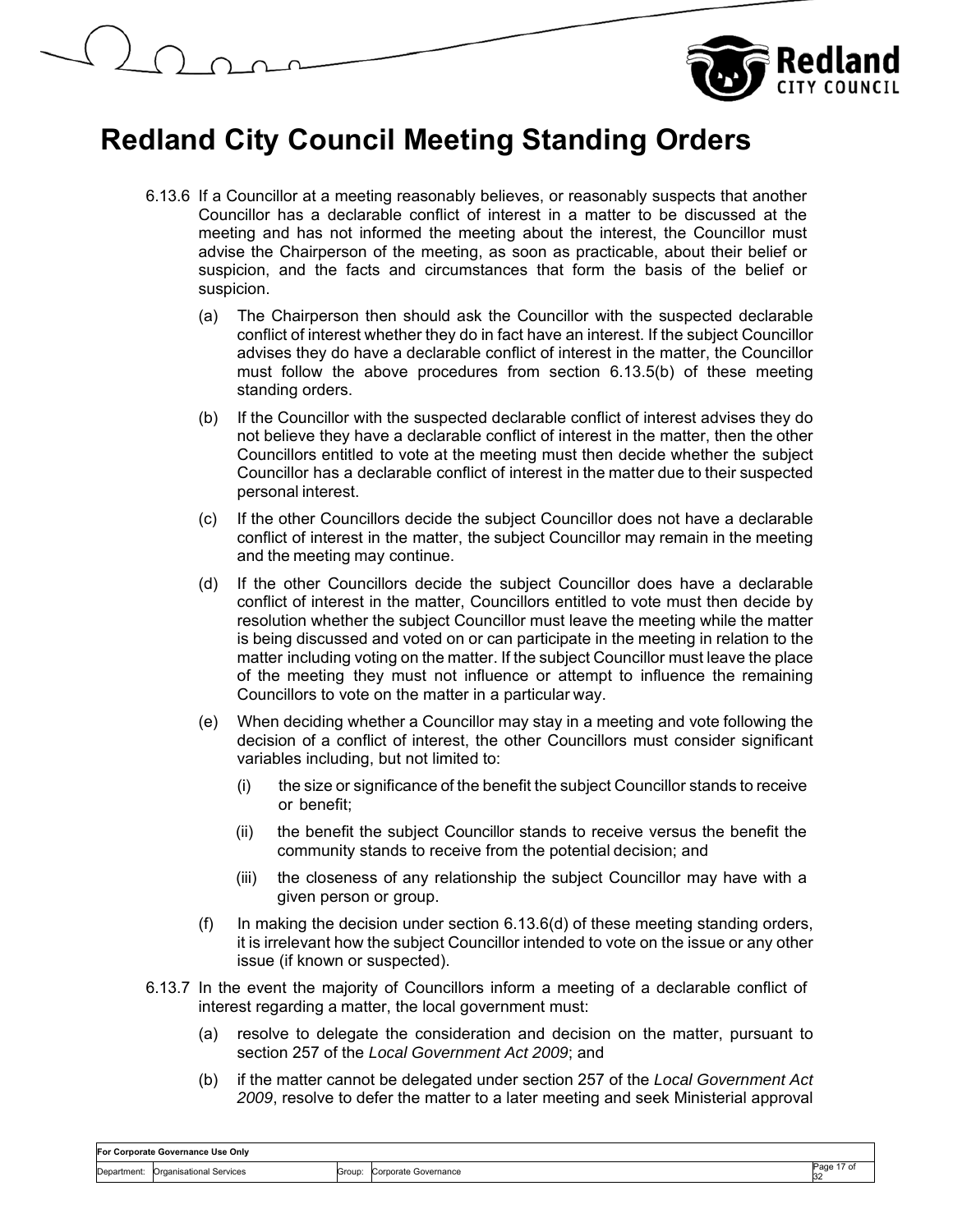



for the Councillors to be able to consider and vote on the matter, subject to any conditions the Minister for Local Government may impose.

- 6.13.8 Where a Councillor informs a meeting of a declarable interest in a matter, the Chairperson must ensure the minutes of the meeting (to be posted on the local government's website) record:
	- (a) the name of the Councillor who has declared the conflict of interest;
	- (b) the nature of the personal interest, as described by the Councillor;
	- (c) the decision made under section 6.13.5(f),
	- (d) the decisions and reasons under sections  $6.13.6(b)$ ,  $6.13.6(c)$  and  $6.13.6(d)$  of these meeting standing orders;
	- (e) whether the Councillor participated in the meeting under an approval by the Minister;
	- (f) if the Councillor voted on the matter, how they voted; and
	- (g) how the majority of Councillors voted on the matter.

#### **6.14 Reports to Council**

6.14.1 Reports are presented by the Chief Executive Officer and General Managers for consideration by the local government.

#### **6.15 Notice of Intention to Repeal or Amend Resolutions**

- 6.15.1 Section 262 of the *Local Government Regulation 2012* provides that *"A resolution of a local government may be repealed or amended only if notice of intention to propose the repeal or amendment is given to each Councillor at least 5 days before the meeting at which the proposal is to be made"*. Motions to repeal or amend a resolution are to be made by a Notice of Intention signed by a Councillor and lodged with the Chief Executive Officer at least eight (8) days before the meeting (no later than 5pm on the Monday of the week preceding the General Meeting on a Wednesday).
- 6.15.2 A Notice of Intention may also be submitted by local government officers by preparing a report to a meeting that repeals or amends a previous motion. Legislative notification provisions apply.
- 6.15.3 Where a motion (a relevant motion) to repeal or amend a resolution is defeated, a motion to the same, or like effect, must not be moved until at least three (3) months after the date on which the relevant motion was defeated.
- 6.15.4 To remove any doubt, where a motion (a relevant motion) to repeal or amend a resolution is defeated, a motion that would have the effect of repealing particular aspects or parts of the previous resolution must not be moved until at least three (3) months after the date on which the relevant motion was defeated.
- 6.15.5 To facilitate the lodgement of a Notice of Intention by a Councillor under section 6.15.1 of these meeting standing orders, the Chief Executive Officer shall not implement a resolution of the local government for at least one (1) business day following the making of the resolution unless: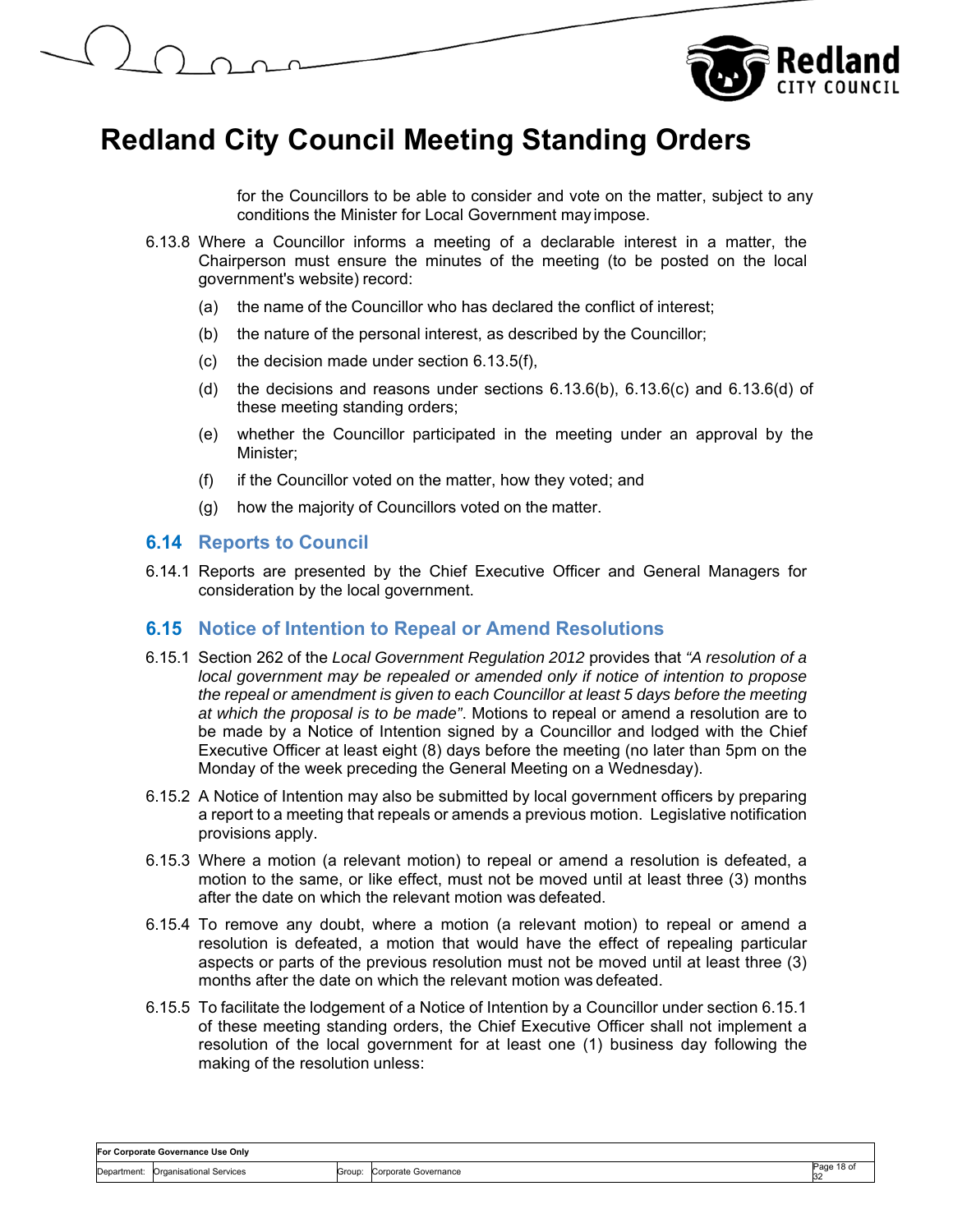



- (a) the resolution specifically directs the Chief Executive Officer to implement the resolution immediately; or
- (b) the Chief Executive Officer is of the view that the public interest requires the resolution to be implemented immediately.

### **6.16 Notices of Motion**

- 6.16.1 Reports and notices of motion to be included on the agenda for general meetings must be submitted to the Chief Executive Officer no later than eight (8) business days prior to the meeting date (no later than 5pm on the Thursday two weeks preceding the General Meeting on a Wednesday. Public holidays are not included in this timeline and additionally need to be taken into consideration where applicable). This section does not relate to section 6.14 of these meeting standing orders.
- 6.16.2 A Notice of Motion with the same information and intent as a previous Notice of Motion, cannot be submitted until at least three (3) months following the previous Notice of Motion.

### **6.17 Urgent Business Without Notice**

- 6.17.1 A Councillor may seek to propose a motion as an urgent item of business at a meeting. The Councillor must explain the nature of the urgency and answer questions about the urgency, after which the Chairperson will seek a resolution to allow the matter to proceed.
- 6.17.2 If that motion is lost, the matter will not proceed at that meeting. If the motion is carried, the Councillor proposing the motion will require another Councillor to second it before it is presented and debated.
- 6.17.3 Wherever possible, a Councillor must provide a copy of a proposed motion under urgent business to all other Councillors as soon as practical before the meeting.

## **6.18 Confidential Items/Closed Meetings**

- 6.18.1 Local government and standing committees may resolve that a meeting be closed to the public if its Councillors or members consider it necessary to discuss any of the following matters:
	- (a) the appointment, discipline or dismissal the Chief Executive Officer;
	- (b) industrial matters affecting employees;
	- (c) the local government's budget;
	- (d) rating concessions;
	- (e) legal advice obtained by the local government or legal proceedings involving the local government including, for example, legal proceedings that may be taken by or against the local government;
	- (f) matters that may directly affect the health and safety of an individual or a group of individuals;
	- (g) negotiations relating to a commercial matter involving the local government for which a public discussion would be likely to prejudice the interests of the local government;

| For Corporate Governance Use Only |                         |        |                      |            |  |
|-----------------------------------|-------------------------|--------|----------------------|------------|--|
| Department:                       | Organisational Services | Group: | Corporate Governance | Page 19 of |  |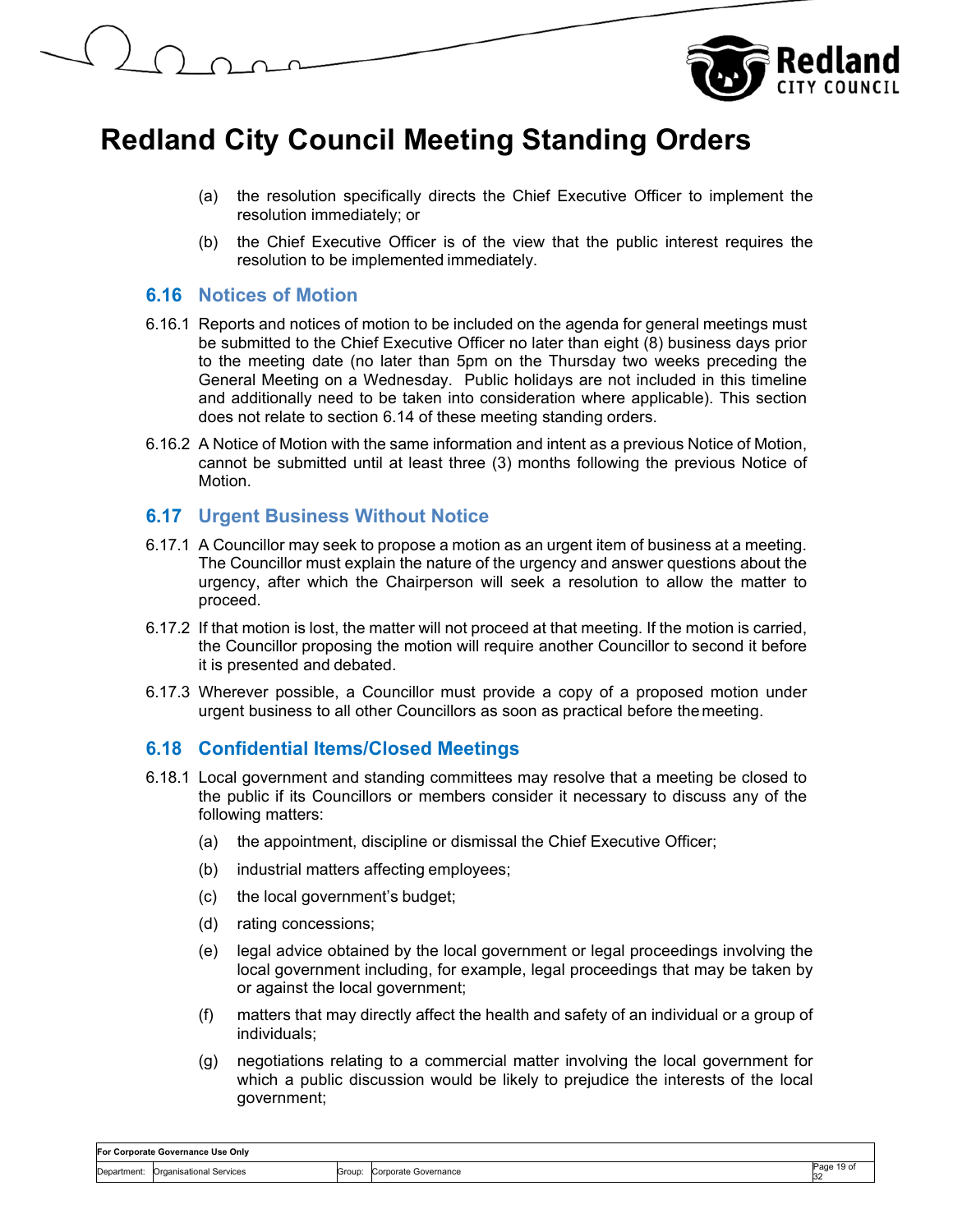

- (h) negotiations relating to the taking of land by the local government under the *Acquisition of Land Act 1967*; and
- (i) a matter the local government is required to keep confidential under a law of, or formal arrangement with, the Commonwealth or a State.
- 6.18.2 A resolution that a local government meeting be closed must:
	- (a) state the matter mentioned in 6.18.1 above, that is to be discussed; and
	- (b) include an overview of what is to be discussed while the meeting is closed.
- 6.18.3 The Council or a committee of the Council must not make a resolution (other than a procedural resolution) in a Council meeting, or a part of a Council meeting that is closed.
- 6.18.4 If a closed session includes attendance by teleconference the Councillor/s attending by teleconference must maintain confidentiality by ensuring no other person can hear their conversation.
- 6.18.5 To take an issue into a closed session, the local government must first pass a resolution to do so.
- 6.18.6 In the interests of accountability and transparency, the local government must specify the nature of the matter to be discussed and the reasoning of the Councillors for going into closed session.
- 6.18.7 If the matter is known in advance, the agenda should clearly identify that the matter will be considered in closed session and name the topic to be discussed and a brief explanation of why it is deemed necessary to take the issue into closed session.
- 6.18.8 The minutes of a local government meeting must detail the matter discussed and reasoning for discussing the matter in closed session. The local government must also ensure that it complies with the statutory obligations associated with recording of resolutions.

#### **6.19 Meeting Closure**

6.19.1 The Chairperson will close the meeting after all items of business have been completed. The time of closure is to be recorded in the minutes.

## **7 Motions and Process**

#### **7.1 Motions to be Moved**

- 7.1.1 A Councillor is required to 'move' a motion and then another Councillor is required to 'second' the motion. Refer to Process of Motions in Appendix 3.
- 7.1.2 When a motion has been moved and seconded, it shall become subject to the control of the local government and shall not be withdrawn without the consent of the local government.
- 7.1.3 Other Councillors can propose amendments to the motion which must be voted on before voting on the final motion.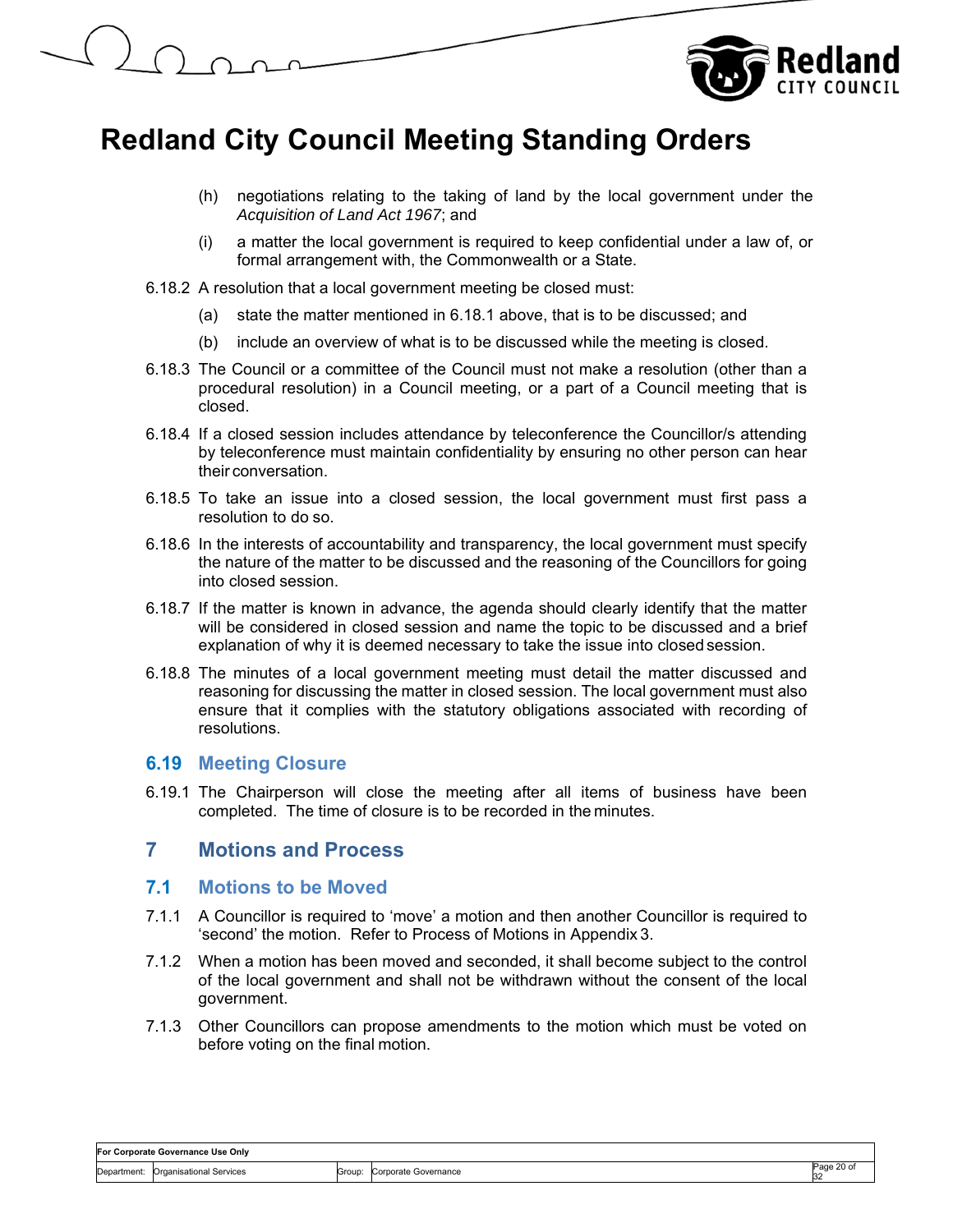

- 7.1.4 A motion brought before a meeting of the local government in accordance with the *Local Government Act 2009* or these meeting standing orders shall be received and put to the meeting by the Chairperson. The Chairperson may require a motion or amendment to a motion to be stated in full or be in writing before permitting it to be received.
- 7.1.5 The Chairperson may call the notices of motion in the order in which they appear on the agenda, and where no objection is taken to a motion being taken as a formal motion, the Chairperson may put the motion to the vote without discussion.

#### **7.2 Absence of Mover of Motion**

7.2.1 Where a Councillor who has given notice of a motion is absent from the meeting at which the motion is to be considered, the motion may be moved by another Councillor at the meeting or deferred to the next meeting.

#### **7.3 Motion to be Seconded**

- 7.3.1 A motion or an amendment to a motion must not be debated at a meeting of the local government until the motion or the amendment is seconded, with the exception of a procedural motion.
- 7.3.2 A motion or an amendment to a motion (other than a procedural motion) that is not seconded, lapses for want of a seconder.
- 7.3.3 Notwithstanding sections 7.3.1 and 7.3.2 of these meeting standing orders, a Councillor who moves a motion or an amendment to a motion may, with the permission of the Chairperson, speak in support of the motion or amendment before it is seconded.

## **7.4 Amendment of Motion**

- 7.4.1 An amendment to a motion shall be in terms which maintain or further clarify the intent of the original motion and does not contradict the motion.
- 7.4.2 Where an amendment to a motion is before a meeting, no other amendment to the motion can be considered until after the first amendment has been put. The amended motion, with the proposer's approval, may have some minor changes to words to ensure that its intent is better understood without changing the meaning of the amended motion.
- 7.4.3 Where a motion (the original motion) is amended by another motion (the other motion), the original motion must not be put as a subsequent motion to amend the other motion.
- 7.4.4 A Councillor who proposes or seconds a motion must not propose or second an amendment to the motion.

## **7.5 Speaking to Motions and Amendments**

7.5.1 The mover of a motion or amendment shall read it and shall state that it is so moved but shall not speak to it until it is seconded, unless approval is provided by the Chairperson.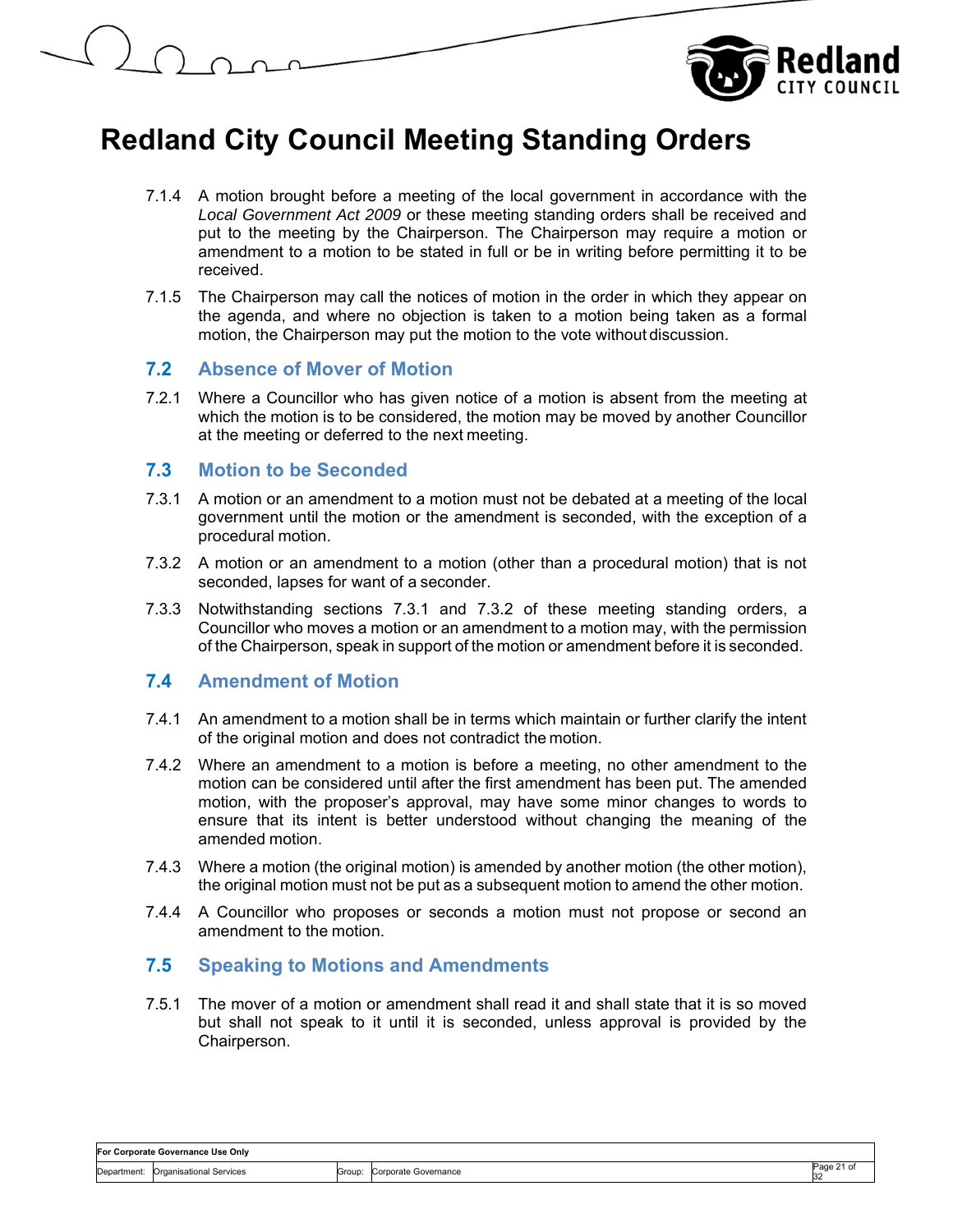



- 7.5.2 The Chairperson will manage the debate by allowing the Councillor who proposed the motion the option of speaking first on the motion. The Chairperson will then call on any other Councillor who wishes to speak against the motion and then alternatively for and against the motion as available, until all Councillors who wish to speak have had the opportunity.
- 7.5.3 A Councillor may make a request to the Chairperson for further information before or after the motion or amendment is seconded.
- 7.5.4 A motion or amendment may be withdrawn by the mover thereof with the consent of the local government, which shall be withdrawn without debate, and a Councillor shall not speak upon such motion or amendment thereof after the mover has been granted permission by the local government for its withdrawal.
- 7.5.5 The mover of a motion or amendment shall have the right to reply. Each Councillor shall speak no more than once to the same motion or same amendment except as a right of reply.
- 7.5.6 Each speaker shall be restricted to not more than five (5) minutes unless the Chairperson rules otherwise.
- 7.5.7 Where two or more Councillors indicate they may wish to speak at the same time, the Chairperson shall determine who is entitled to priority.
- 7.5.8 In accordance with section 254H of the *Local Government Regulation 2012*, if a decision made at a meeting is inconsistent with a recommendation or advice given to the local government by an advisor of the local government, the Chief Executive Officer must ensure the minutes of the meeting include a statement of the reasons for not adopting the recommendation or advice where either or both of the following apply to the decision:
	- (a) the decision is about entering into a contract the total value of which is more than the greater of the following:
		- (i) \$200,000 exclusive of GST;
		- (ii) 1% of the local government's net rate and utility charges as stated in the local government's audited financial statements included in the local government's most recently adopted annual report;
	- (b) the decision is inconsistent with:
		- (i) the policy or approach ordinarily followed by the local government for the type of decision; or
		- (ii) a policy previously adopted by the local government by resolution, whether or not as required by the *Local Government Act 2009*, and still in force.

## **7.6 Procedural Motions**

- 7.6.1 A Councillor at a meeting of the local government may, during the debate of a matter at the meeting, move, as a procedural motion, without the need for a seconder the following motions:
	- (a) that the question/motion be now put
	- (b) that the motion or amendment now before the meeting be adjourned

| For Corporate Governance Use Onlv |                                  |       |                                                                                                                                     |                |
|-----------------------------------|----------------------------------|-------|-------------------------------------------------------------------------------------------------------------------------------------|----------------|
| :Department                       | าisationa<br>l Service:<br>Orae: | Group | ∋overnance<br><b>Arnorato</b><br><b>UUIDUIDU</b><br>the contract of the contract of the contract of the contract of the contract of | $22$ of<br>-32 |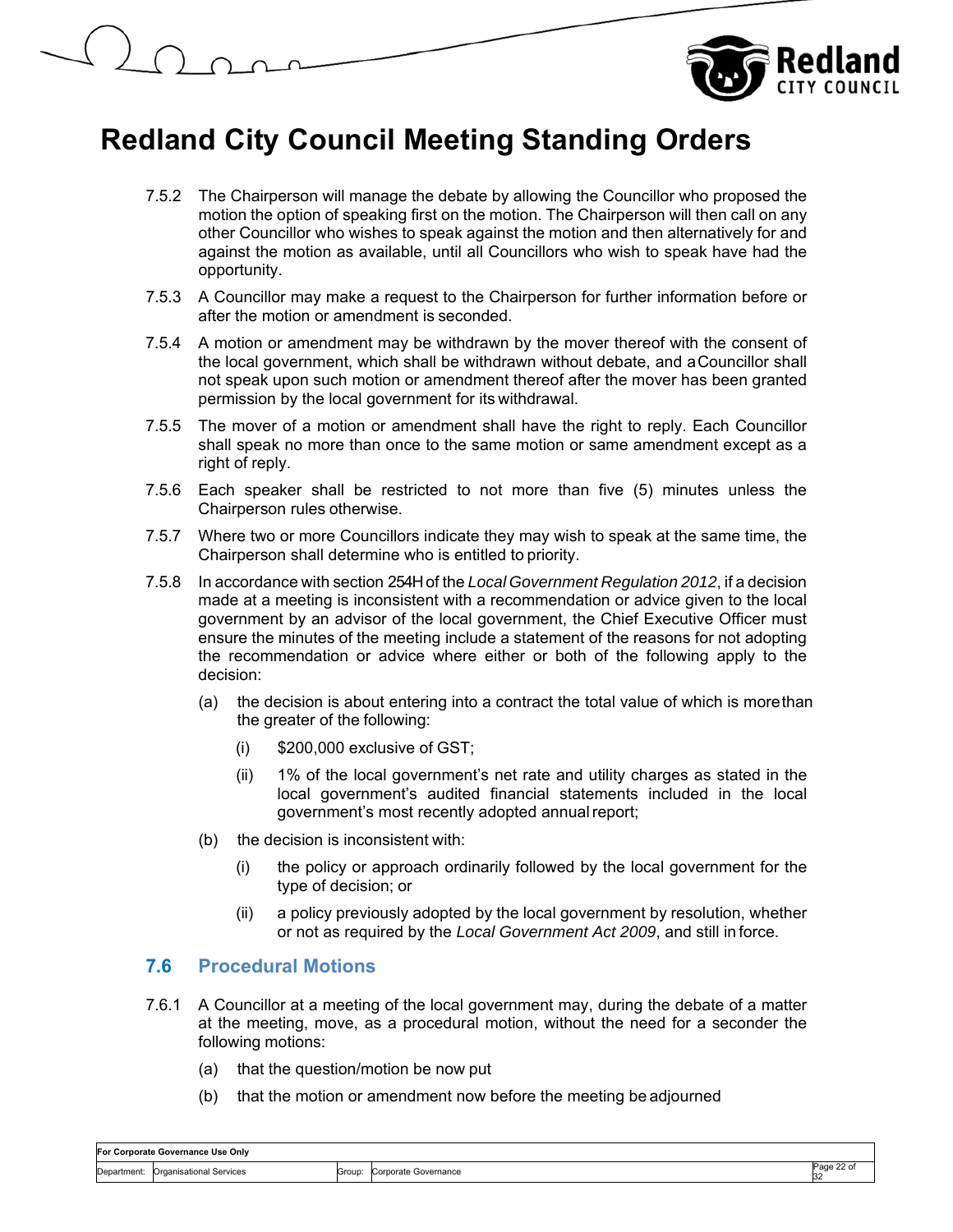

- (c) that the meeting proceed to the next item of business
- (d) that the question/motion lie on the table
- (e) a point of order
- (f) a motion of dissent against the Chairperson's decision
- (g) that this report/document be tabled
- (h) to suspend the rule requiring that (insert requirement)
- (i) that the meeting stand adjourned
- 7.6.2 A procedural motion, that the question be put, may be moved and where such a procedural motion is carried, the Chairperson shall immediately put the question to the motion or amendment to that motion under consideration. Where such procedural motion is lost, debate on the motion or amendment to that motion shall continue.
- 7.6.3 A procedural motion, that the motion or amendment now before the meeting be adjourned, may specify a time or date, to which the debate shall be adjourned. Where no date or time is specified:
	- (a) a further motion may be moved to specify such a time or date; or
	- (b) the matter about which the debate is to be adjourned, shall be included in the business paper for the next meeting.
- 7.6.4 Where a procedural motion that the meeting proceed to the next item is carried, debate on the matter that is the subject of the motion shall cease and may be considered again by the local government on the giving of notice in accordance with these meeting standing orders.
- 7.6.5 A procedural motion, that the question lie on the table, shall only be moved where the Chairperson or a Councillor requires additional information on the matter before the meeting (or the result of some other action of the local government or person is required) before the matter may be concluded at the meeting. Where such a procedural motion is carried, the local government shall proceed with the next matter on the business paper. The motion, that the matter be taken from the table, may be moved at the meeting at which the procedural motion was carried or at any later meeting.
- 7.6.6 Any Councillor may ask the Chairperson to decide on a 'point of order' where it is believed that another Councillor:
	- (a) has failed to comply with proper procedures;
	- (b) is in contravention of a legislative requirement; or
	- (c) is beyond the jurisdiction power of the local government.
- 7.6.7 Examples of what is deemed a point of order:
	- (a) not speaking to a motion
	- (b) contravening these meeting standing orders
	- (c) repeating the same points already made
	- (d) contravening local laws
	- (e) time limit has expired

|             | For Corporate Governance Use Only |        |                      |                  |  |  |
|-------------|-----------------------------------|--------|----------------------|------------------|--|--|
| Department: | Croanisational S<br>Services      | Group: | Corporate Governance | - O1<br>aae?<br> |  |  |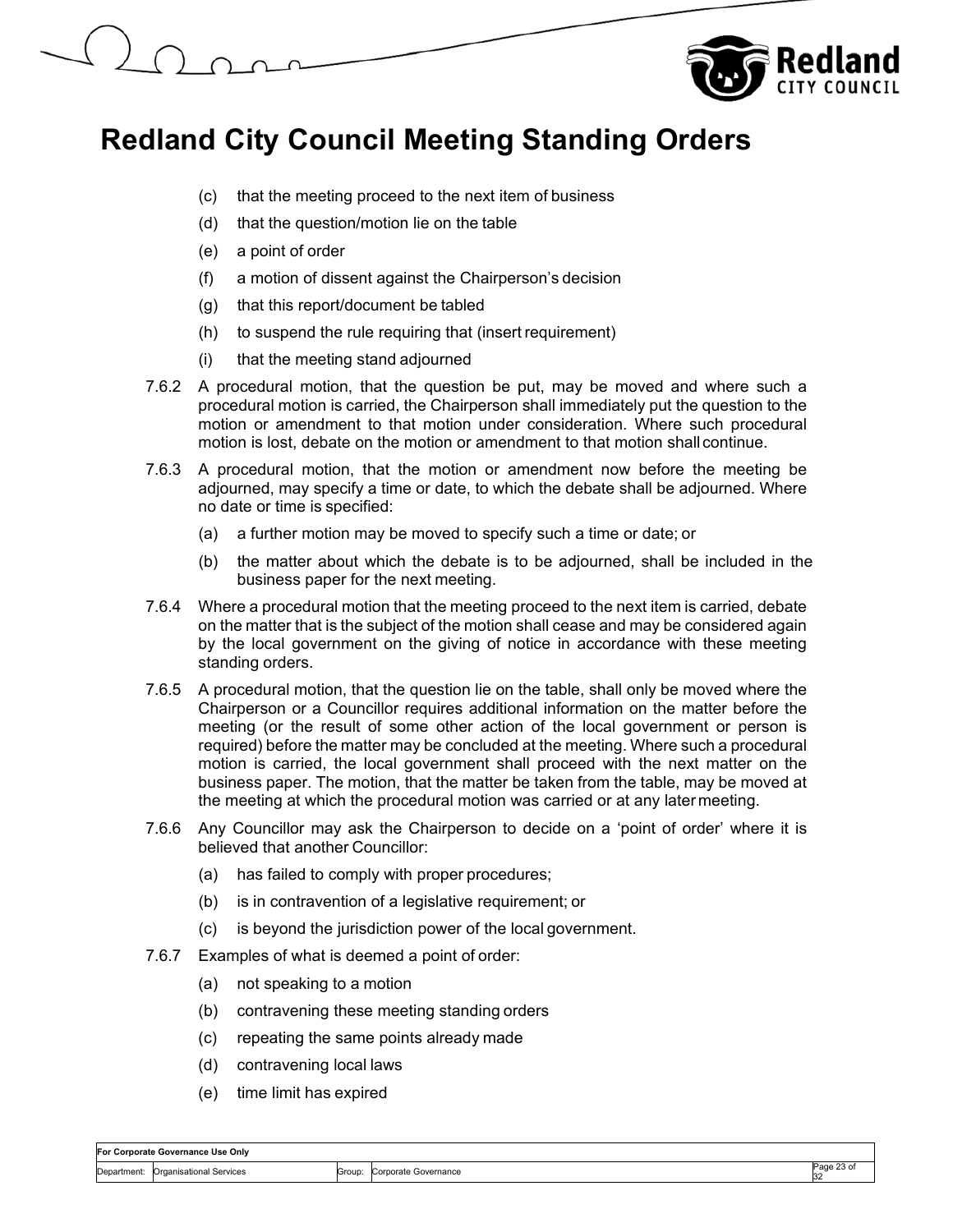

- (f) language and tone is offensive
- (g) no quorum
- 7.6.8 Examples of what is not deemed a point of order:
	- (a) Disagreeing with what is being discussed/point of view.
- 7.6.9 Points of order cannot be used as a means of contradicting a statement made by the Councillor speaking. Where a 'point of order' is moved, consideration of the matter to which the motion was moved shall be suspended. The Councillor raising the point of order may speak to it prior to the Chairperson making the ruling. The Chairperson shall determine whether the point of order is upheld.
- 7.6.10 A Councillor may move a motion of dissent in relation to a ruling of the Chairperson on a point of order, or any other matter, except a decision made by the Chairperson in relation to inappropriate conduct under section 150K *Local Government Act 2009*. The mover of the motion may speak to it and the Chairperson may respond prior to taking a vote. If the vote overturns the Chairperson's decision, the meeting will proceed as if the Chairperson's decision had not been made.
- 7.6.11 Upon the question of order suddenly arising during the process of a debate, a Councillor may raise a point of order, and thereupon the Councillor against whom the point of order is raised, shall immediately cease speaking. Notwithstanding anything contained in these meeting standing orders to the contrary, all questions or points of order at any time arising shall, until decided, suspend the consideration and decision of every other question.
- 7.6.12 A Councillor may move 'a motion of dissent' in relation to a ruling of the Chairperson on a point of order. Where such motion is moved, further consideration of any matter shall be suspended until after a ruling is made. Where a motion of dissent is carried, the matter to which the ruling of the Chairperson was made shall proceed as though that ruling had not been made. Where as a result of that ruling the matter was discharged as out of order, it shall be restored to the business paper and be dealt with in the normal course of business.
- 7.6.13 A procedural motion, to seek to table a report or document, may be used by a Councillor to introduce a report or other document to the meeting, only if the report or other document is not otherwise protected under confidentiality or information privacy laws. On tabling the document, it ceases to be a confidential document and is available for public scrutiny.
- 7.6.14 A procedural motion to suspend one or more rules may be made by any Councillor in order to permit some action that otherwise would be prevented by a procedural rule. A motion to suspend a rule shall specify the duration of such a suspension.
- 7.6.15 A procedural motion, that the meeting stands adjourned, may be moved by a Councillor at the conclusion of debate on any matter on the business paper or at the conclusion of a Councillor's time for speaking to the matter, and shall be put without debate. Such a procedural motion will specify a time for the resumption of the meeting and on resumption of the meeting the local government shall continue with the business before the meeting at the point where it was discontinued on the adjournment.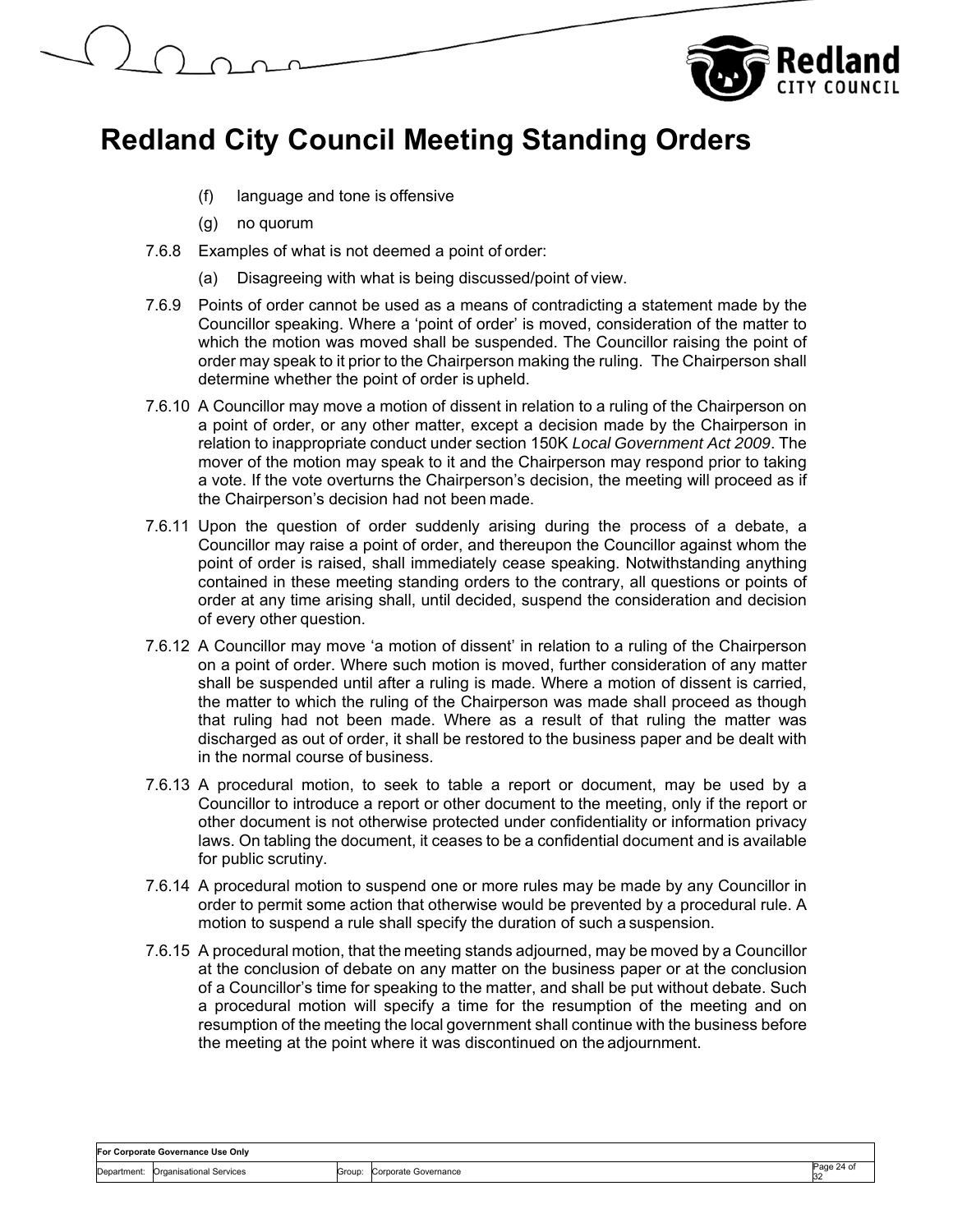

## **7.7 Method of Taking Vote**

- 7.7.1 Before any matter is put to the vote, the Chairperson may direct that the motion or amendment be read again by the mover.
- 7.7.2 The Chairperson will call for all Councillors in favour to indicate their support. The Chairperson will then call for all Councillors against the motion to indicate their objection.
- 7.7.3 The local government must vote by a show of hands or as otherwise directed by the Chairperson.
- 7.7.4 The Chairperson shall, in taking the vote on a motion or an amendment, put the question, first in the affirmative and then in the negative and may do so as often as necessary to form and declare an opinion as to whether the affirmative or the negative has the majority vote.
- 7.7.5 The Chief Executive Officer records the number and names of Councillors voting in the affirmative and in the negative.
- 7.7.6 The Chairperson must declare the result of a vote or a division as soon as it has been determined.

## **8 Conduct During Meetings**

### **8.1 Councillor Conduct During Meetings**

- 8.1.1 Councillors will conduct themselves during meetings in accordance with the principles of the *Local Government Act 2009* and the standards of behaviour set out in the Code of Conduct for Councillors in Queensland. The Chairperson may observe or be made aware of instances of possible unsuitable meeting conduct and follow the adopted Unsuitable Meeting Conduct Process to manage the conduct (see Appendix 1).
- 8.1.2 After a meeting of the local government has been formally constituted and the business commenced, a Councillor must not enter or leave the meeting without first notifying the Chairperson.
- 8.1.3 After a meeting of the local government has been formally constituted and the business has commenced, a Councillor must turn their mobile to silent mode and must leave the meeting to take or make any calls.
- 8.1.4 Councillors must address the Chairperson when:
	- (a) moving any motion or amendment;
	- (b) seconding a motion;
	- (c) taking part in debate or discussion;
	- (d) asking or responding to questions; or
	- (e) addressing the local government for any other purpose.
- 8.1.5 Councillors must address each other and local government officers respectfully at all times. Councillors shall speak of each other during the local government meeting by their respective titles, "Mayor" or "Councillor", and in speaking of or addressing officers shall designate them by their respective official or departmental title and shall confine their remarks to the matter then under consideration.

| For Corporate Governance Use Only |                                |        |                      |                 |  |
|-----------------------------------|--------------------------------|--------|----------------------|-----------------|--|
| Department:                       | <b>Organisational Services</b> | Group: | Corporate Governance | Page 25 of<br>~ |  |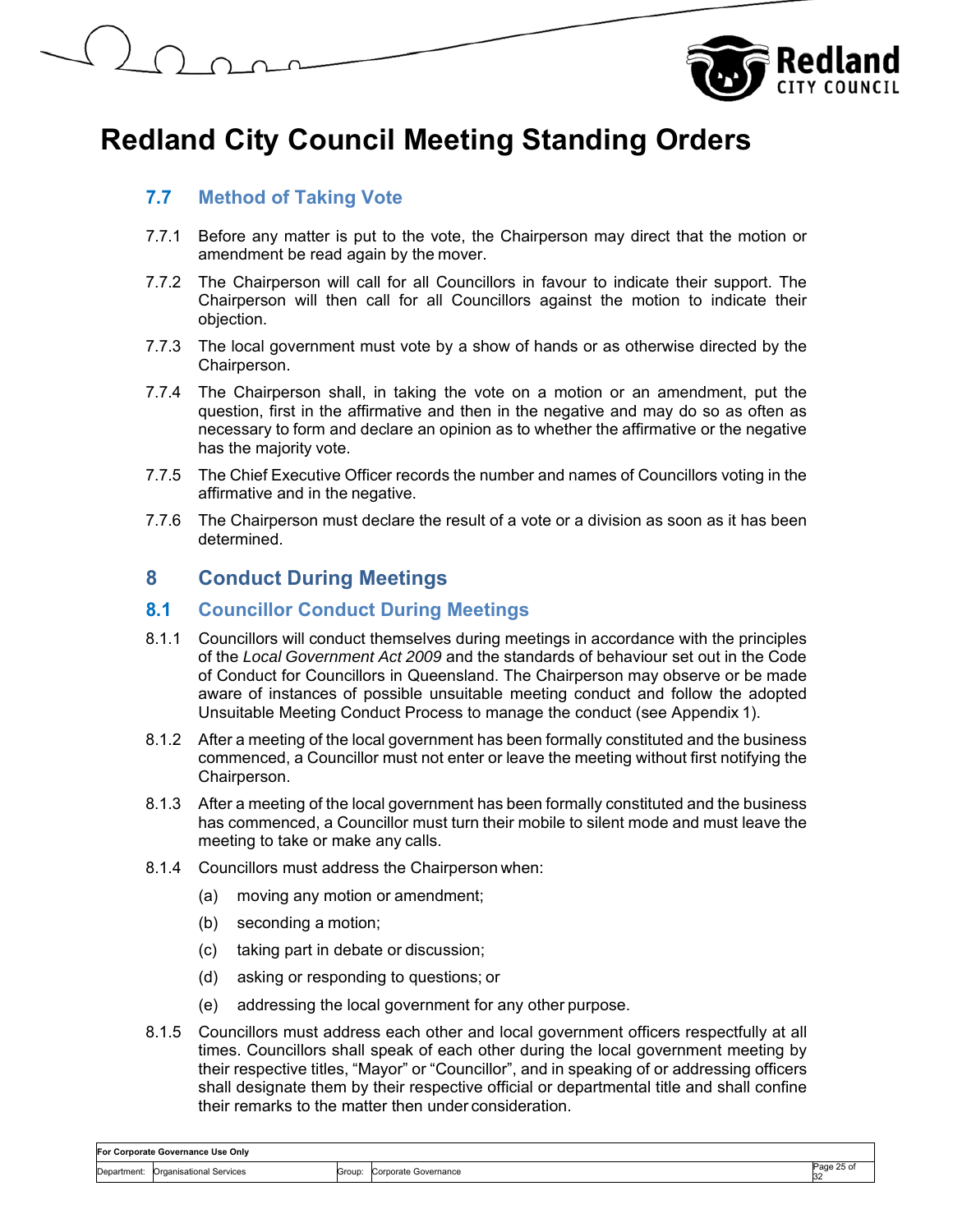

- 8.1.6 Only one Councillor should speak at a time, as directed or invited by the Chairperson. A Councillor must not interrupt another Councillor who is speaking except upon a point of order.
- 8.1.7 When the Chairperson speaks during the process of a debate, the Councillor then speaking or offering to speak shall immediately cease speaking, and each Councillor present shall preserve strict silence so that the Chairperson may be heard without interruption.
- 8.1.8 A Councillor must not make personal reflections on or impute improper motives to another Councillor or local government employee.

## **8.2 Questions**

- 8.2.1 A Councillor may at a local government meeting, through the Chairperson, ask a question for reply by another Councillor or an officer regarding any matter under consideration at the meeting. A question shall be asked categorically and without argument and no discussion shall be permitted at the meeting of the local government in relation to a reply or a refusal to reply to the question. A Councillor or officer to whom a question is asked without notice may request that the question be taken on notice for the next meeting. Councillors should not ask questions, the answers for which have already been provided to the Councillor.
- 8.2.2 A Councillor who asks a question at a meeting, whether or not upon notice, shall be deemed not to have spoken to the debate of the motion to which the question relates.
- 8.2.3 The Chairperson may disallow a question which is considered inconsistent with an acceptable request or good order, provided that a Councillor may move a motion that the Chairperson's ruling be disagreed with, and if such motion be carried the Chairperson shall allow such question.

## **8.3 Attendance of Public and Media at Meetings**

- 8.3.1 An area shall be made available at the place where any meeting of the local government is to take place for members of the public and representatives of the media to attend the meeting and as many members of the public as reasonably can be accommodated in that area shall be permitted to attend the meeting.
- 8.3.2 When the local government is sitting in closed session, the public and representatives of the media must be excluded.
- 8.3.3 The resolution that the local government proceed into Closed Session must specify the nature of the matters to be considered and these matters must be in accordance with section 254J of the *Local Government Regulation 2012*. The Chairperson may direct any persons improperly present to withdraw immediately. The local government must not make a resolution (other than a procedural resolution) in a closed session. The local government must resolve to move out of closed session so that a resolution can be passed on the matters considered in closed session.

## **8.4 Public Conduct During Meetings**

- 8.4.1 All members of the public present at a meeting must:
	- (a) not, without the prior approval of the Chairperson, make any audio or video recording, or take any photographs;

| For Corporate Governance Use Onlv |                                |        |                      |                  |  |
|-----------------------------------|--------------------------------|--------|----------------------|------------------|--|
| :Jepartment                       | <b>Organisational Services</b> | Group: | Corporate Governance | Page 26 of<br>32 |  |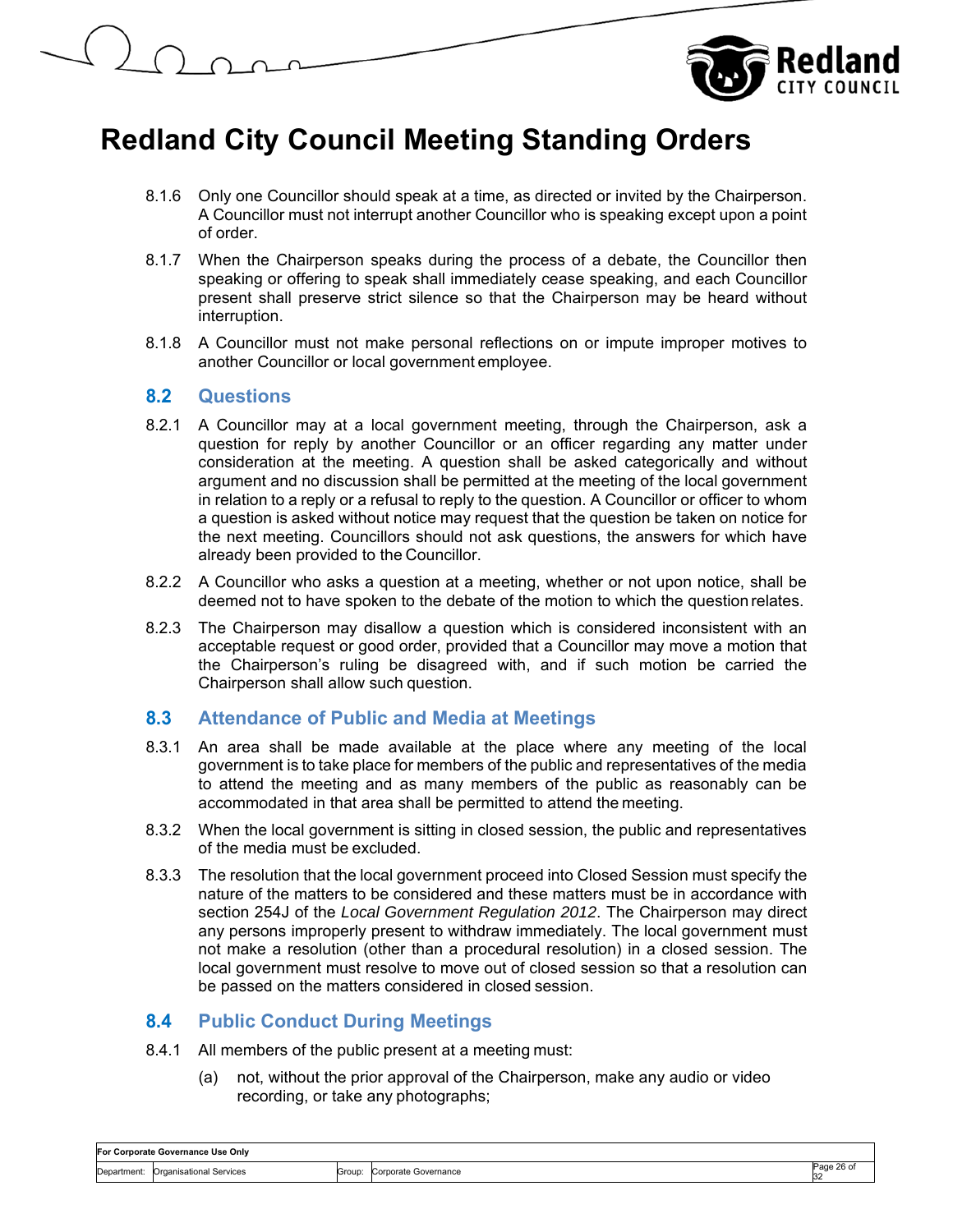



- (b) remain quiet and not disrupt the meeting in any way;
- (c) not bring into the meeting any signs, placards or items that may cause a hazard, or interfere with any person present;
- (d) be suitably dressed; and
- (e) turn all mobile devices to silent mode and leave the meeting to take any calls.
- 8.4.2 The Chairperson may warn a member of the public present at a meeting who is not complying with a of requirement in section 8.4.1 of these meeting standing orders and may, with or without such warning, require the person to leave the meeting and not return for such period as the Chairperson decides. This period may include future meetings.

#### **8.5 Procedure Not Provided For**

8.5.1 If an appropriate or adequate method of dealing with a matter is not provided for in these meeting standing orders, the method of dealing with the matter may be determined by resolution of the local government upon a motion which may be put without notice in conformity with the standing orders.

| For Corporate Governance Use Only |                         |        |                      |                   |
|-----------------------------------|-------------------------|--------|----------------------|-------------------|
| Department:                       | Organisational Services | Group: | Corporate Governance | Page 27 of<br>-32 |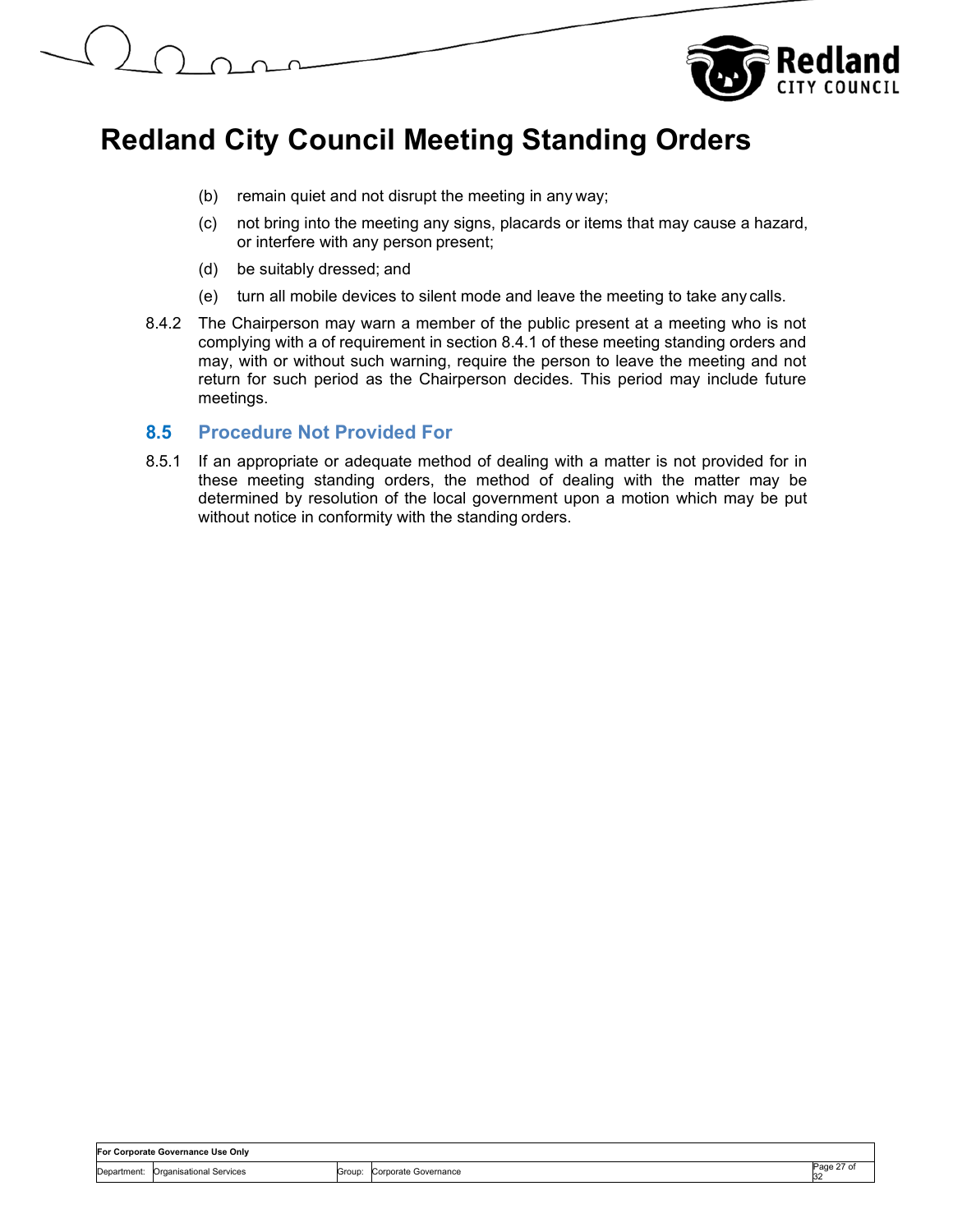

## **Appendix 1: Unsuitable Meeting Conduct Process**

- 1. When dealing with an instance of unsuitable conduct by a Councillor in a meeting, the following procedures must be followed:
	- (a) The Chairperson must decide whether or not unsuitable meeting conduct has been displayed by a Councillor.
	- (b) If the Chairperson decides the unsuitable meeting conduct has occurred, the Chairperson must consider the severity of the conduct and whether the Councillor has had any previous warnings for unsuitable meeting conduct issued. If the Chairperson decides the conduct is of a serious nature, refer to paragraph 1(g) below for the steps to be taken.
	- (c) If the Chairperson decides unsuitable meeting conduct has occurred but is of a less serious nature, the Chairperson may request the Councillor take remedial actions such as:
		- (i) ceasing the unsuitable meeting conduct and refraining from exhibiting the conduct;
		- (ii) apologising for their conduct; and
		- (iii) withdrawing their comments.
	- (d) If the Councillor complies with the Chairperson's request for remedial action, no further action is required.
	- (e) If the Councillor fails to comply with the Chairperson's request for remedial action, the Chairperson may warn the Councillor that failing to comply with the request may result in an order being issued.
	- (f) If the Councillor complies with the Chairperson's warning and request for remedial action, no further action is required.
	- (g) If the Councillor still continues to fail to comply with the Chairperson's request for remedial actions or the conduct is of a serious nature as identified in paragraph 1(b) above, the Chairperson may make one or more of the orders below:
		- (i) an order reprimanding the Councillor for the conduct; and
		- (ii) an order requiring the Councillor to leave the meeting, including any area set aside for the public and stay out for the duration of the meeting.
	- (h) If the Councillor fails to comply with an order to leave and stay away from the meeting, the Chairperson can issue an order that the Councillor be removed from the meeting by an appropriate officer. The meeting must be adjourned whilst the Councillor is being removed.
	- (i) Following the completion of the meeting, the Chairperson must ensure:
		- (i) details of any order issued are recorded in the minutes of the meeting;

#### **For Corporate Governance Use Only**  Department: Organisational Services Group: Corporate Governance Page 28 of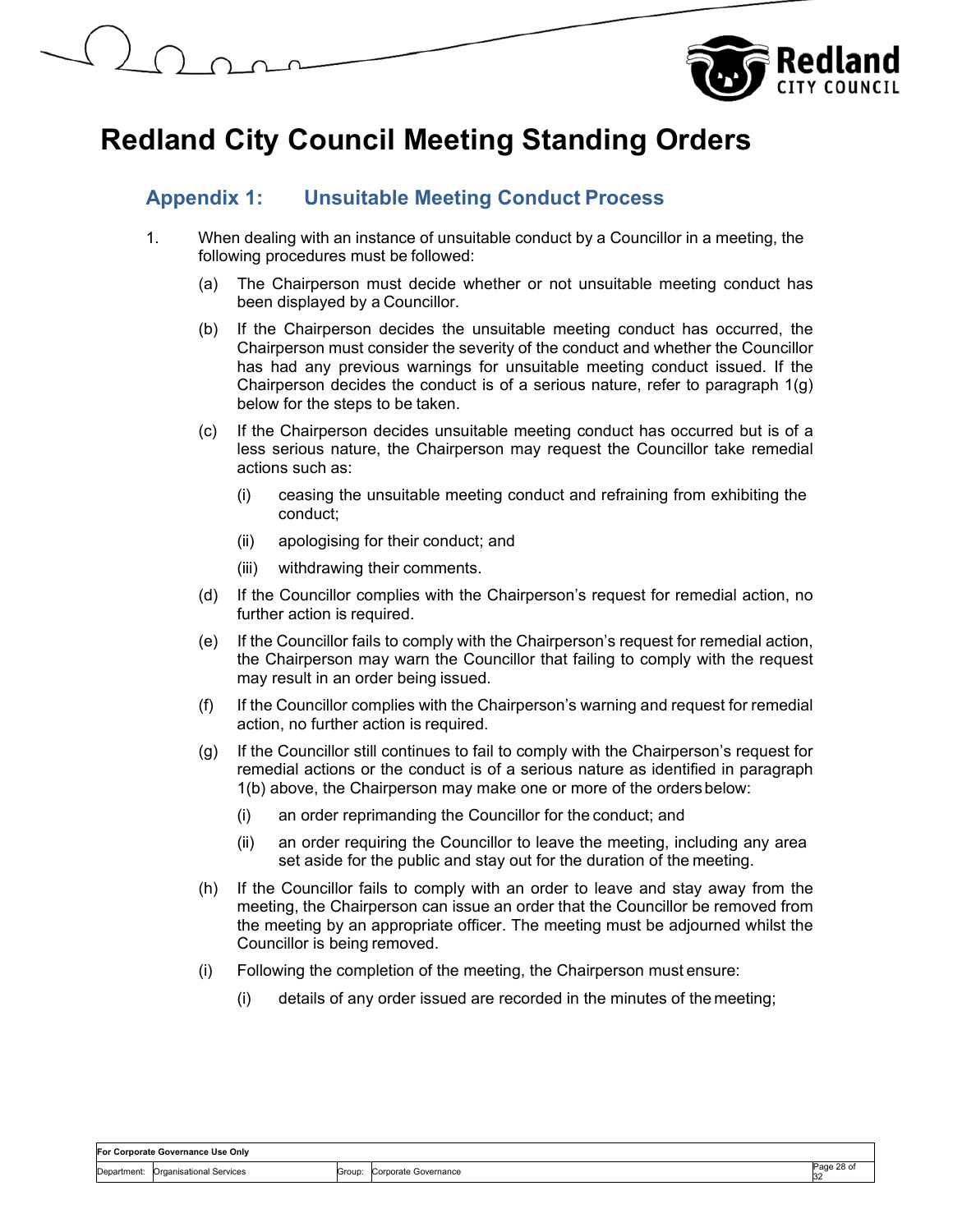

- (ii) if it is the third (3rd) or more order within a 12-month period made against a Councillor or the Councillor has refused to leave following an order issued to leave the meeting, these matters are to be dealt with at the next meeting of the local government and treated as inappropriate conduct pursuant to the *Local Government Act 2009*.
- (iii) the local government's Chief Executive Officer is advised to ensure details of any order made must be updated in the local government's Councillor Conduct Register pursuant to the *Local Government Act 2009*.
- 2. Any Councillor aggrieved with an order issued by the Chairperson can move a motion of dissent for paragraphs 1(a), (g) or (h) above.
- 3. The Chairperson of the meeting is carrying out a statutory responsibility under the *Local Government Act 2009* to manage and lead the meeting. As such, if the Chairperson is suspected of demonstrating unsuitable meeting conduct this may be the subject of a complaint to the Independent Assessor. The Independent Assessor will be responsible for assessing and investigating any instances of suspected unsuitable meeting conduct.

| 'ornorato l |                        | For Corporate Governance Use Only |        |                   |                  |
|-------------|------------------------|-----------------------------------|--------|-------------------|------------------|
|             | Departmen <sup>®</sup> | Organisational Services           | Group: | Governance<br>wac | Page 29 of<br>32 |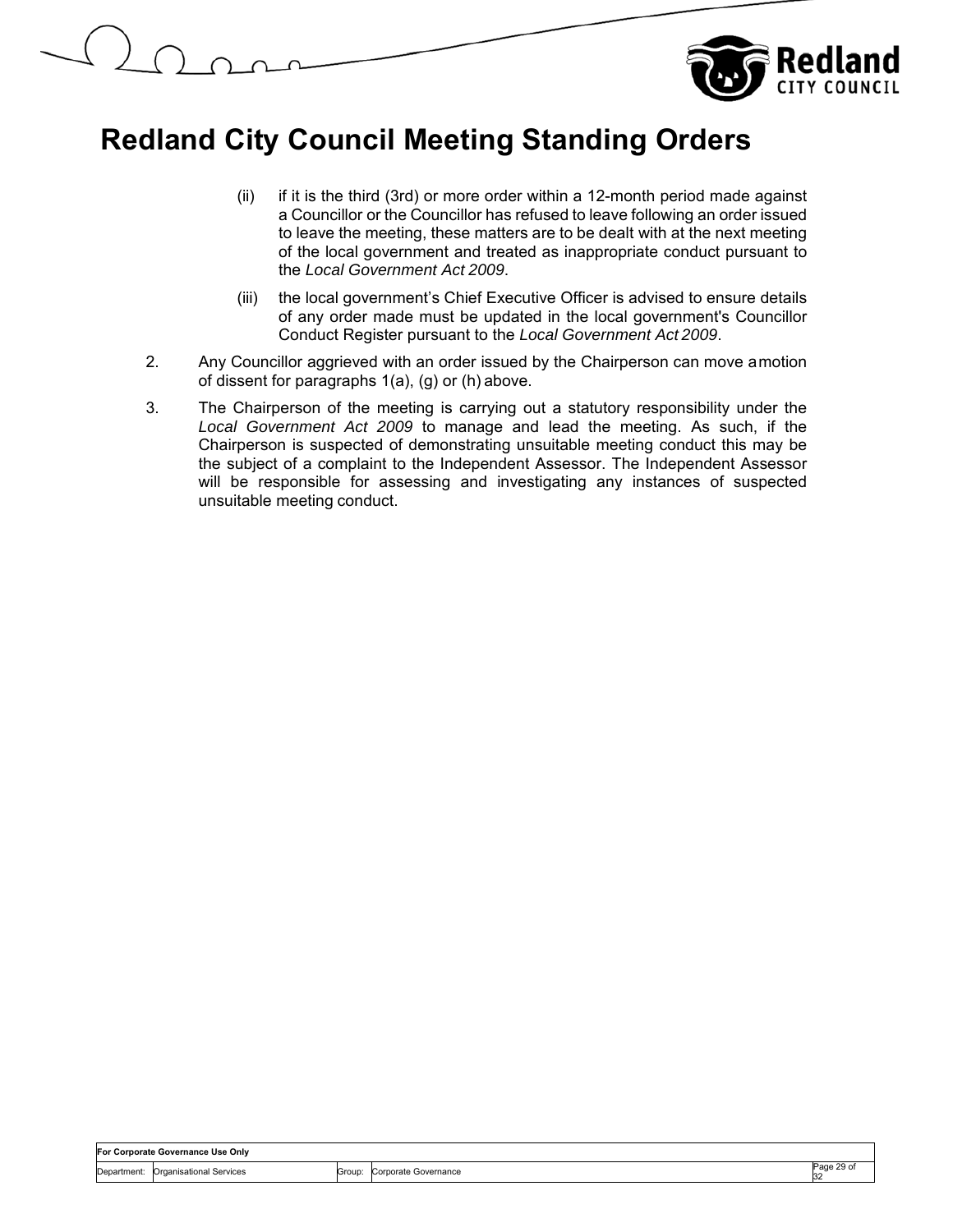

## **Appendix 2: Referred Suspected Inappropriate Conduct**

- 1. Pursuant to section 150AF of the *Local Government Act 2009*, after receiving a referral by the Independent Assessor or under Appendix 1 paragraph 1(i)(ii) of these meeting standing orders of an instance of suspected inappropriate conduct, the local government must complete an investigation into the alleged conduct.
- 2. After the completion of the investigation, the local government must decide whether the Councillor has engaged in inappropriate conduct in a local government meeting, unless it has delegated responsibility for this decision under section 257 of the *Local Government Act 2009*.
- 3. When dealing with an instance of suspected inappropriate conduct which has been referred to a local government by the Independent Assessor, the local government must:
	- (a) Be consistent with the local government principle of transparent and accountable decision making in the public interest, by dealing with suspected inappropriate conduct in an open meeting of the local government. Where the complainant or other parties may be adversely affected due to the nature of the complaint, the local government may resolve to go into closed session under section 254J of the *Local Government Regulation 2012*.
	- (b) When deliberating on the issue the subject Councillor must leave the place where the meeting is being held, including any area set aside for the public. Should the complainant be a Councillor, that Councillor must inform the meeting of a personal interest and follow the conflict of interest procedures in section 6.12.2 of these meeting standing orders.
	- (c) The local government should then debate the issue and decide whether the accused Councillor engaged in inappropriate conduct.
	- (d) If the local government decides that the subject Councillor has engaged in inappropriate conduct, the local government is then required to decide what penalty or penalties from the following orders, if any, to impose on the subject Councillor:
		- (i) an order that the Councillor make a public admission that the Councillor has engaged in inappropriate conduct;
		- (ii) an order reprimanding the Councillor for the conduct;
		- (iii) an order that the Councillor attend training or counselling to address the Councillor's conduct, including at the Councillor's expense;
		- (iv) an order that the Councillor be excluded from a stated local government meeting;
		- (v) an order that the Councillor is removed, or must resign, from a position representing the local government, other than the office of Councillor, for example, the Councillor is ordered to resign from an appointment representing the local government on a State board or committee;
		- (vi) an order that if the Councillor engages in the same type of conduct again, it will be treated as misconduct;

| For Corporate Governance Use Only |                                |        |                      |                        |  |  |
|-----------------------------------|--------------------------------|--------|----------------------|------------------------|--|--|
| Department:                       | <b>Organisational Services</b> | Group: | Corporate Governance | <sup>o</sup> age 30 of |  |  |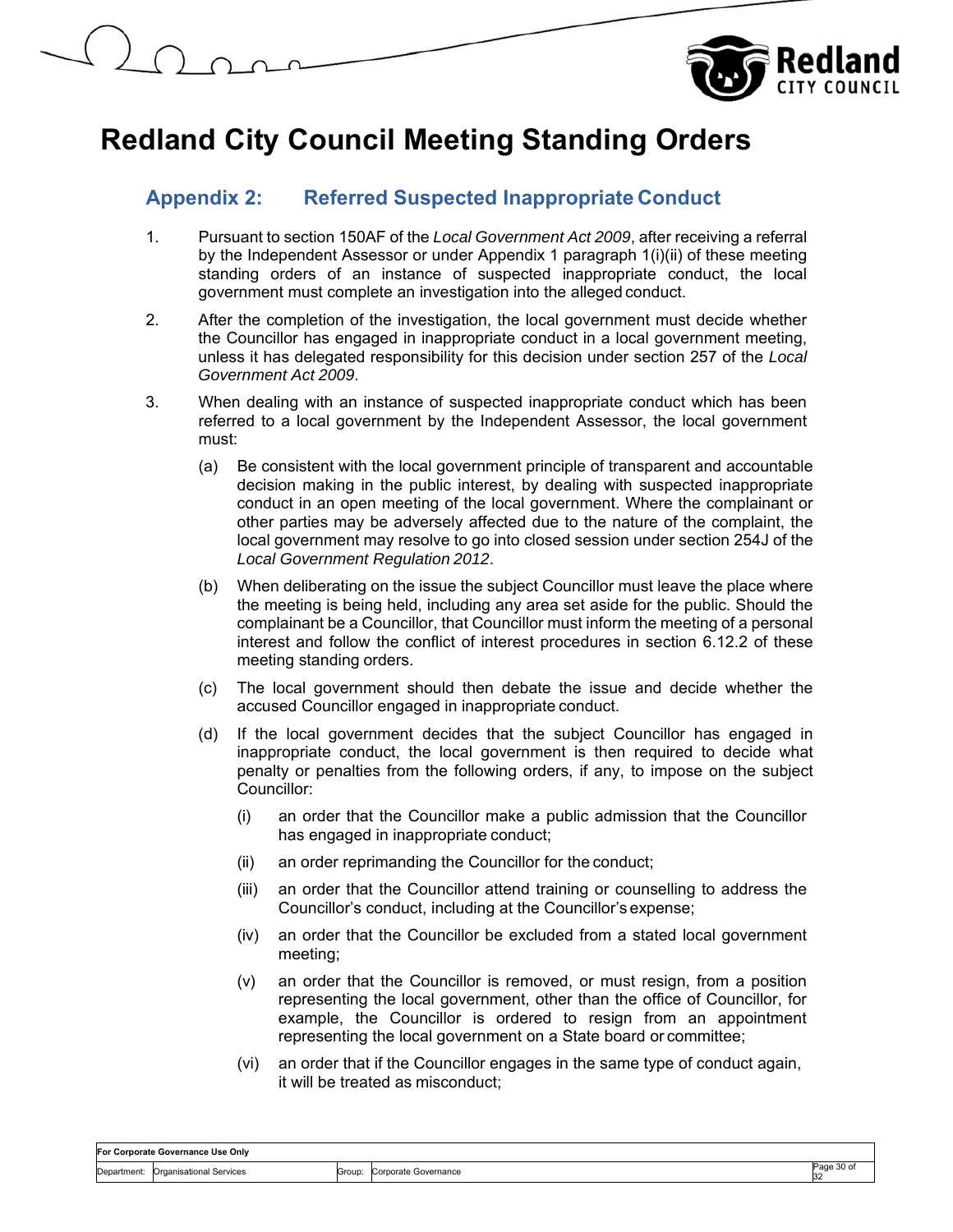

- (vii) an order that the Councillor reimburse the local government for all or some of the costs arising from the Councillor's inappropriate conduct.
- (e) When making an order, the local government can take into consideration any previous inappropriate conduct of the Councillor, and any allegation made in the investigation that was admitted, or not challenged and that the local government is reasonably satisfied is true.
- (f) The subject Councillor and where relevant the complainant Councillor, must be invited back into the place where the meeting is being held once a decision has been made.
- (g) The local government must ensure the meeting minutes reflect the resolution made.

| For Corporate Governance Use Only |                         |        |                      |            |
|-----------------------------------|-------------------------|--------|----------------------|------------|
| Department:                       | Organisational Services | Group: | Corporate Governance | Page<br>32 |
|                                   |                         |        |                      |            |